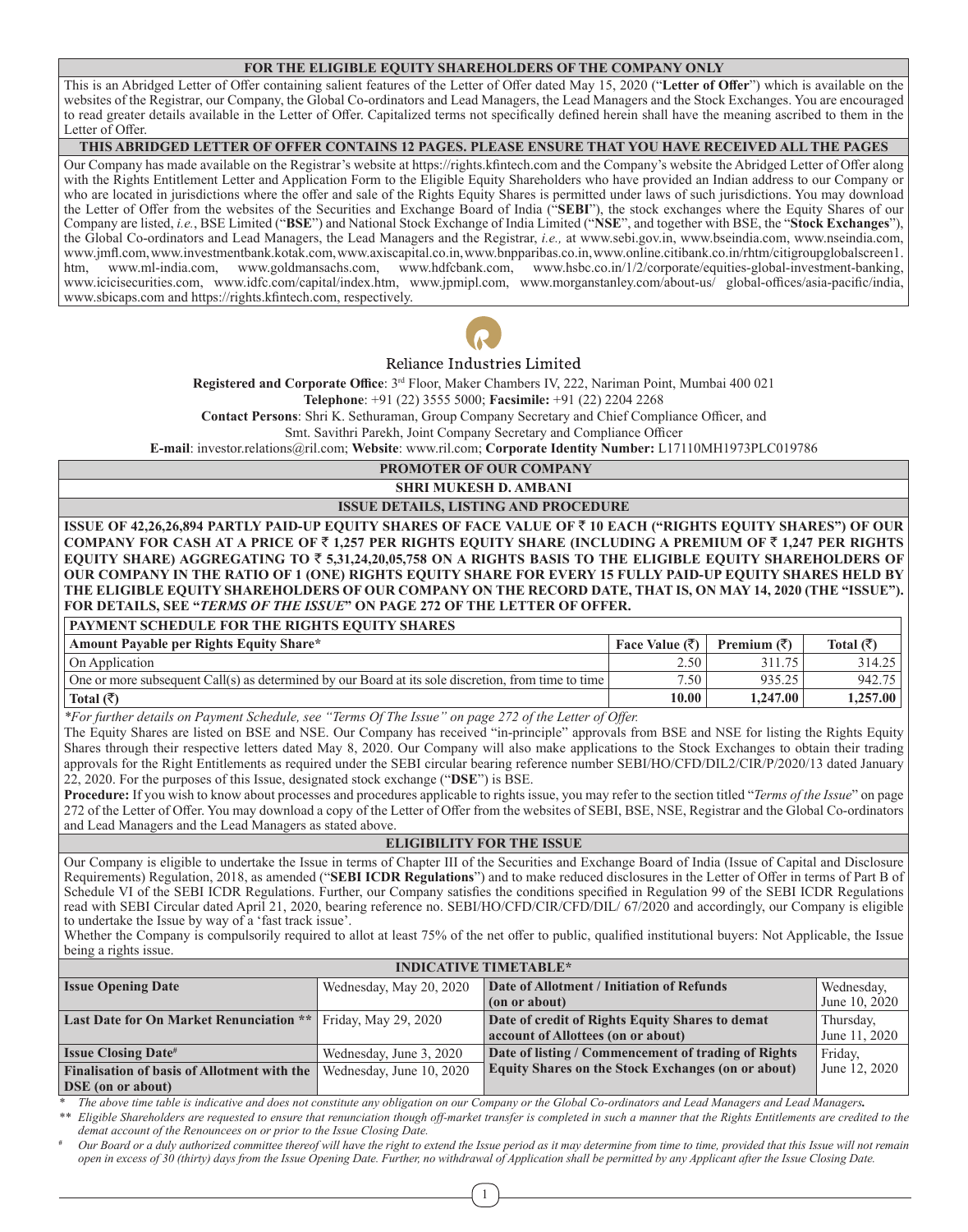### **NOTICE TO INVESTORS**

All Eligible Equity Shareholders outside India should refer to the Letter of Offer together with the International Supplement. As used in this section, the Letter of Offer refers to the Letter of Offer together with the International Supplement.

This Abridged Letter of Offer has been made available to you in electronic form solely to comply with the provisions of the SEBI ICDR Regulations. THE RIGHTS ENTITLEMENTS AND THE RIGHTS EQUITY SHARES HAVE NOT BEEN AND WILL NOT BE REGISTERED UNDER THE UNITED STATES SECURITIES ACT OF 1933, AS AMENDED (THE "**US SECURITIES ACT**"), OR ANY U.S. STATE SECURITIES LAWS AND MAY NOT BE OFFERED, SOLD, RESOLD OR OTHERWISE TRANSFERRED WITHIN THE UNITED STATES OR THE TERRITORIES OR POSSESSIONS THEREOF (THE "**UNITED STATES**" OR "**U.S.**"), EXCEPT IN A TRANSACTION EXEMPT FROM THE REGISTRATION REQUIREMENTS OF THE US SECURITIES ACT. THE RIGHTS EQUITY SHARES REFERRED TO IN THIS ABRIDGED LETTER OF OFFER ARE BEING OFFERED AND SOLD (I) IN OFFSHORE TRANSACTIONS OUTSIDE THE UNITED STATES IN COMPLIANCE WITH REGULATION S UNDER THE US SECURITIES ACT ("**REGULATION S**") TO EXISTING SHAREHOLDERS LOCATED IN JURISDICTIONS WHERE SUCH OFFER AND SALE OF THE RIGHTS EQUITY SHARES IS PERMITTED UNDER LAWS OF SUCH JURISDICTIONS AND (II) IN THE UNITED STATES TO "QUALIFIED INSTITUTIONAL BUYERS" (AS DEFINED IN RULE 144A UNDER THE US SECURITIES ACT) ("**U.S. QIB**") PURSUANT TO SECTION 4(A)(2) OF THE US SECURITIES ACT AND OTHER EXEMPTIONS FROM THE REGISTRATION REQUIREMENTS OF THE US SECURITIES ACT. THE OFFERING TO WHICH THIS ABRIDGED LETTER OF OFFER RELATES IS NOT, AND UNDER NO CIRCUMSTANCES IS TO BE CONSTRUED AS, AN OFFERING OF ANY RIGHTS EQUITY SHARES OR RIGHTS ENTITLEMENTS FOR SALE IN THE UNITED STATES OR AS A SOLICITATION THEREIN OF AN OFFER TO BUY ANY OF THE SAID SECURITIES, EXCEPT IN EACH CASE TO PERSONS IN THE UNITED STATES WHO ARE U.S. QIBs. ACCORDINGLY, YOU SHOULD NOT FORWARD OR TRANSMIT THIS ABRIDGED LETTER OF OFFER IN OR INTO THE UNITED STATES AT ANY TIME (OTHER THAN TO U.S. QIBs).

The Letter of Offer, this Abridged Letter of Offer, the Application Form or the Rights Entitlement Letter may not be used for the purpose of, and do not constitute, an offer, invitation to or solicitation by anyone in any jurisdiction or in any circumstances in which such an offer, invitation or solicitation is unlawful or not authorised or to any person to whom it is unlawful to make such an offer, invitation or solicitation.

All offers and sales in the United States of the Rights Entitlements and the Rights Equity Shares have been, or will be, made solely by our Company. The Global Co-ordinators and Lead Managers and Lead Managers are not making, will not make, and will not participate or otherwise be involved in any offers or sales of the Rights Entitlements, the Rights Equity Shares or any other security with respect to this Issue in the United States.

Notwithstanding any other instructions herein, investors outside of India should access/download the Letter of Offer (together with the International Supplement) from the the websites of our Company, the Registrar, the Global Co-Ordinators and Lead Managers and the Lead Managers.

# **GENERAL RISKS**

Investment in equity and equity related securities involve a degree of risk and Investors should not invest any funds in the Issue unless they can afford to take the risk of losing their investment. Investors are advised to read the risk factors carefully before taking an investment decision in this Issue. For taking an investment decision, Investors must rely on their own examination of our Company and this Issue including the risks involved. The Rights Equity Shares have neither been recommended nor approved by the Securities and Exchange Board of India ("**SEBI**"), nor does SEBI guarantee the accuracy or adequacy of the Letter of Offer. Specific attention of the Investors is invited to the section "*Risk Factors*" on page 23 of the Letter of Offer and "*Internal Risk factors*" on page 7 of this Abridged Letter of Offer before making an investment in the Issue.

|                            | <b>JM Financial Limited</b>                       |                             |                                                         |                                 |  |
|----------------------------|---------------------------------------------------|-----------------------------|---------------------------------------------------------|---------------------------------|--|
| <b>Name of the Global</b>  |                                                   |                             | <b>Kotak Mahindra Capital Company Limited</b>           |                                 |  |
| Co-ordinators and          | 7th Floor, Cnergy, Appasaheb Marathe Marg,        |                             | 1st Floor, 27 BKC, Plot No. C-27, G Block, Bandra Kurla |                                 |  |
| <b>Lead Managers and</b>   | Prabhadevi, Mumbai 400 025                        |                             | Complex, Bandra (East), Mumbai 400 051                  |                                 |  |
| contact details            | Telephone: +91 (22) 6630 3030; +91 (22) 6630 3262 |                             | Telephone: +91 (22) 4336 0000                           |                                 |  |
|                            | E-mail: ril.rights@jmfl.com                       |                             |                                                         | E-mail: ril.rights@kotak.com    |  |
|                            | Investor Grievance E-mail: grievance.ibd@jmfl.com |                             | Investor Grievance E-mail: kmccredressal@kotak.com      |                                 |  |
|                            | Contact Person: Prachee Dhuri                     |                             | Contact Person: Ganesh Rane                             |                                 |  |
|                            | Website: www.jmfl.com                             |                             | Website: www.investmentbank.kotak.com                   |                                 |  |
|                            | SEBI Registration No.: INM000010361               |                             | SEBI Registration No.: INM000008704                     |                                 |  |
| <b>Name of the Lead</b>    | <b>Axis Capital Limited</b>                       | <b>BNP Paribas</b>          | <b>DSP Merrill Lynch Limited</b>                        | <b>Citigroup Global Markets</b> |  |
| <b>Managers and</b>        | 1st Floor, Axis House                             | <b>BNP</b> Paribas House,   | Ground Floor, "A" Wing                                  | <b>India Private Limited</b>    |  |
| contact details            | C-2 Wadia International                           | 1-North Avenue              | One BKC, "G" Block                                      | 1202, 12th Floor, First         |  |
|                            | Centre                                            | Maker Maxity, Bandra Kurla  | Bandra Kurla Complex                                    | International Financial Center  |  |
|                            | Pandurang Budhkar Marg                            | Complex Bandra (E),         | Bandra (East),                                          | G-Block, C 54 & 55              |  |
| Worli, Mumbai 400 025      |                                                   | Mumbai 400 051              | Mumbai 400 051                                          | Bandra Kurla Complex            |  |
|                            | Telephone:                                        | Telephone:                  | Maharashtra, India                                      | Bandra (East),                  |  |
|                            | +91 (22) 4325 2183                                | +91 (22) 3370 4000          | Telephone: +91(22) 6632 8000                            | Mumbai 400 098                  |  |
|                            | E-mail: ril.rights@axiscap.in                     | E-mail: dl.rights.ril@asia. | E-mail: dg.ril rights@bofa.com                          | Maharashtra, India              |  |
| Investor Grievance E-mail: |                                                   | bnpparibas.com              | Investor Grievance E-mail:                              | Telephone:                      |  |
| complaints@axiscap.in      |                                                   | Investor Grievance E-mail:  | dg.india merchantbanking $@$                            | +91 (22) 6175 9999              |  |
|                            | Contact Person:                                   | indiainvestors.care@asia.   | bofa.com                                                | E-mail: ril.rights@citi.com     |  |
|                            | Sagar Jatakiya                                    | bnpparibas.com              | Contact Person: Rishabh Bhatt                           | Investor Grievance E-mail:      |  |
|                            | Website: www.axiscapital.                         | <b>Contact Person:</b>      | Website: www.ml-india.com                               | investors.cgmib@citi.com        |  |
| $\overline{\text{co.in}}$  |                                                   | Soumya Guha                 | SEBI Registration No.:                                  | Contact Person:                 |  |
|                            | SEBI Registration No.:                            | Website: www.bnpparibas.    | INM000011625                                            | Paritosh Bhandari               |  |
|                            | INM000012029                                      | $\overline{\text{co.in}}$   |                                                         | Website: www.online.            |  |
|                            |                                                   | SEBI Registration No.:      |                                                         | citibank.co.in/rhtm/            |  |
|                            |                                                   | INM000011534                |                                                         | citigroupglobalscreen1.htm      |  |
|                            |                                                   |                             |                                                         | SEBI Registration No.:          |  |
|                            |                                                   |                             |                                                         | INM000010718                    |  |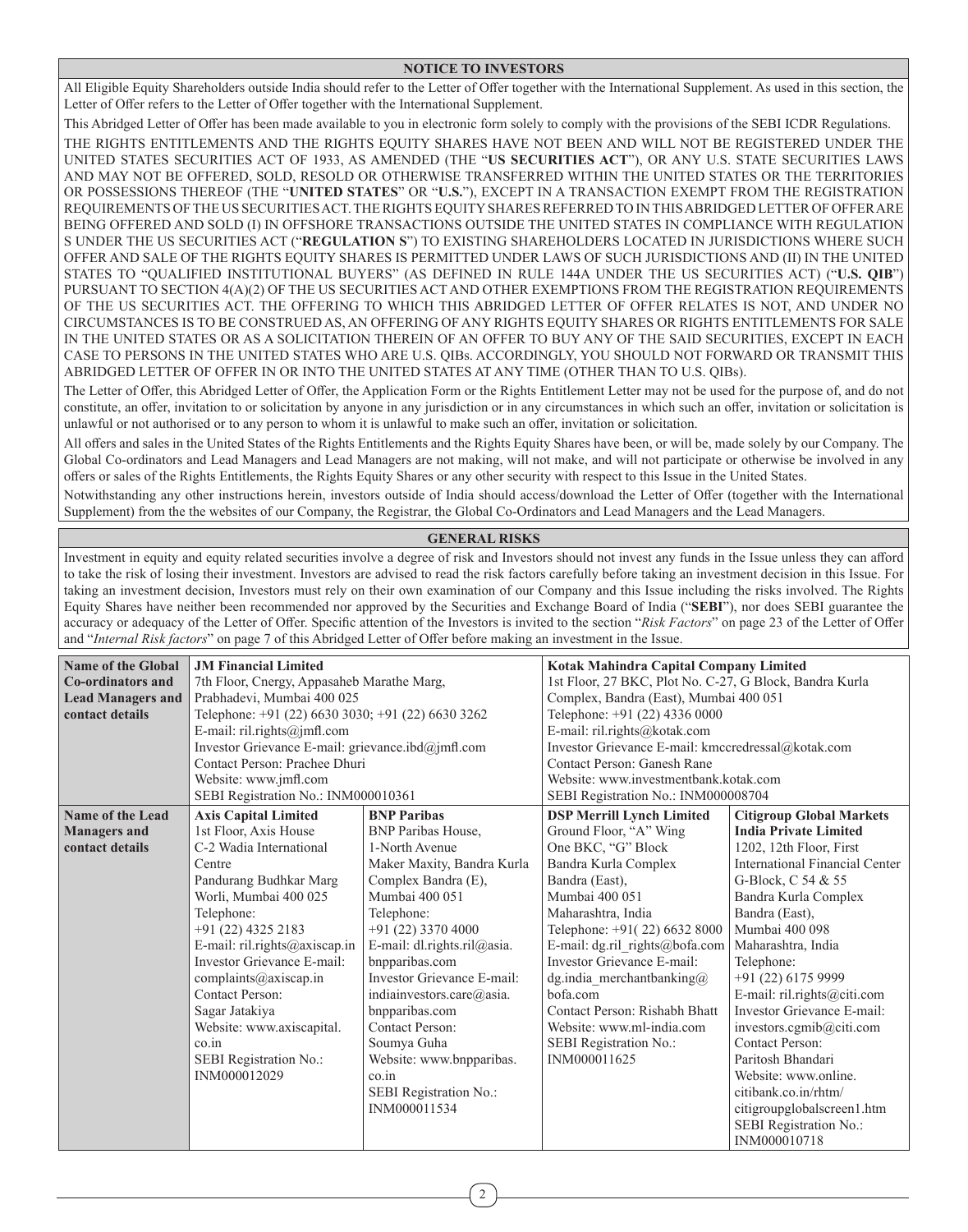| Name of the Lead          | <b>Goldman Sachs (India)</b>                                                           | <b>HDFC Bank Limited</b>                                                                  | <b>HSBC</b> Securities and Capital                                                                                              | <b>ICICI Securities Limited</b>                     |
|---------------------------|----------------------------------------------------------------------------------------|-------------------------------------------------------------------------------------------|---------------------------------------------------------------------------------------------------------------------------------|-----------------------------------------------------|
| <b>Managers</b> and       | Securities Private Limited                                                             | <b>Investment Banking Group</b>                                                           | <b>Markets (India) Private</b>                                                                                                  | ICICI Centre,                                       |
| contact details           | 951-A Rational House                                                                   | Unit 401&402, 4th Floor,                                                                  | Limited                                                                                                                         | H.T. Parekh Marg                                    |
|                           | Appasaheb Marathe Marg,                                                                | Tower B                                                                                   | 52/60, Mahatma Gandhi Road,                                                                                                     | Churchgate,                                         |
|                           | Prabhadevi                                                                             | Peninsula Business Park,                                                                  | Fort Mumbai 400 001                                                                                                             | Mumbai - 400 020                                    |
|                           | Mumbai 400 025                                                                         | Lower Parel                                                                               | Maharashtra, India                                                                                                              | Maharashtra, India                                  |
|                           | Telephone:                                                                             | Mumbai 400 013                                                                            | Telephone: +91 (22) 2268 5555                                                                                                   | Telephone:                                          |
|                           | $+91(22)66169000$                                                                      | Maharashtra, India                                                                        | E-mail: rilrightsissue@hsbc.                                                                                                    | $+91(22)$ 2288 2460                                 |
|                           | E-mail: gs-reliancerights $@$                                                          | Telephone:                                                                                | co.in                                                                                                                           | E mail: $ril.rights@$                               |
|                           | gs.com                                                                                 | +91 (22) 3395 8233                                                                        | Investor Grievance E-mail:                                                                                                      | icicisecurities.com                                 |
|                           | Investor Grievance E-mail:                                                             | E-mail: ril.rights@hdfcbank.                                                              | investorgrievance@hsbc.co.in                                                                                                    | Investor Grievance E-mail:                          |
|                           | india-client-support@gs.com                                                            | com                                                                                       | Contact Person: Sanjana                                                                                                         | customercare@icicisecurities.                       |
|                           | Contact Person:<br>Rishabh Garg                                                        | Investor Grievance E-mail:<br>investor.redressal@hdfcbank.                                | Maniar/Dhananjay Sureka<br>Website: https://www.business.                                                                       | com                                                 |
|                           | Website: www.                                                                          | com                                                                                       | hsbc.co.in/en-gb/in/generic/ipo-                                                                                                | Contact Person: Arjun A<br>Mehrotra/Rupesh Khant    |
|                           | goldmansachs.com                                                                       | Contact Person:                                                                           | open-offer-and-buyback                                                                                                          | Website: www.icicisecurities.                       |
|                           | SEBI Registration No.:                                                                 | Harsh Thakkar/ Ravi Sharma                                                                | SEBI Registration No.:                                                                                                          | com                                                 |
|                           | INM000011054                                                                           | Website: www.hdfcbank.com                                                                 | INM000010353                                                                                                                    | SEBI Registration No.:                              |
|                           |                                                                                        | SEBI Registration No.:                                                                    |                                                                                                                                 | INM000011179                                        |
|                           |                                                                                        | INM000011252                                                                              |                                                                                                                                 |                                                     |
|                           | <b>IDFC</b> Securities Limited                                                         | J.P. Morgan India Private                                                                 | <b>Morgan Stanley India</b>                                                                                                     | <b>SBI Capital Markets</b>                          |
|                           | 6 <sup>th</sup> floor.                                                                 | Limited                                                                                   | <b>Company Private Limited</b>                                                                                                  | Limited                                             |
|                           | One IndiaBulls Centre                                                                  | J.P. Morgan Towers                                                                        | 18F, Tower II,                                                                                                                  | 202, Maker Tower 'E'                                |
|                           | Tower 1C, Senapati Bapat                                                               | Off CST Road, Kalina,                                                                     | One Indiabulls Centre                                                                                                           | Cuffe Parade                                        |
|                           | Marg, Elphinstone Road                                                                 | Santacruz East                                                                            | 841, Senapati Bapat Marg,                                                                                                       | Mumbai 400 005                                      |
|                           | Mumbai 400013                                                                          | Mumbai 400 098                                                                            | Mumbai 400 013                                                                                                                  | Maharashtra, India                                  |
|                           | Telephone:                                                                             | Telephone:                                                                                | Telephone: +91 (22) 6118 1000                                                                                                   | Telephone:                                          |
|                           | +91 (22) 4202 2500                                                                     | $+91(22)61573000$                                                                         | E-mail: rilrightsissue $@$                                                                                                      | +91 (22) 2217 8300                                  |
|                           | E-mail: ril.rights@idfc.com                                                            | E-mail: RIL                                                                               | morganstanley.com                                                                                                               | E-mail: ril.rights@sbicaps.                         |
|                           | Investor Grievance E-mail:                                                             | RIGHTS 2020@jpmorgan.                                                                     | <b>Investor Grievance</b>                                                                                                       | com                                                 |
|                           | Investorgrievance@idfc.com                                                             | com                                                                                       | E-mail: investors $india@$                                                                                                      | Investor Grievance E-mail:                          |
|                           | Contact Person: Akshay                                                                 | Investor Grievance E-mail:                                                                | morganstanley.com                                                                                                               | investor.relations@sbicaps.                         |
|                           | Bhandari/Kunal Thakkar<br>Website: www.idfc.com/                                       | investorsmb.jpmipl $@$                                                                    | Contact Person:                                                                                                                 | com                                                 |
|                           | capital/index.htm                                                                      | jpmorgan.com<br><b>Contact Person:</b>                                                    | Satyam Singhal<br>Website: www.morganstanley.                                                                                   | Contact Person: Sylvia<br>Mendonca/Aditya Deshpande |
|                           | SEBI Registration No.:                                                                 | Shagun Gupta                                                                              | com/about-us/global-offices/                                                                                                    | Website: www.sbicaps.com                            |
|                           | MB/INM000011336                                                                        | Website: www.jpmipl.com                                                                   | asia-pacific/india                                                                                                              | SEBI Registration No.:                              |
|                           |                                                                                        | SEBI Registration No.:                                                                    | SEBI Registration No.:                                                                                                          | INM000003531                                        |
|                           |                                                                                        | INM000002970                                                                              | INM000011203                                                                                                                    |                                                     |
| <b>Name of Registrar</b>  | <b>Kfin Technologies Private Limited</b>                                               |                                                                                           |                                                                                                                                 |                                                     |
| to the Issue and          | (formerly known as "Karvy Fintech Private Limited")                                    |                                                                                           |                                                                                                                                 |                                                     |
| contact details           |                                                                                        | Selenium, Tower B, Plot No- 31 and 32, Financial District, Nanakramguda, Serilingampally, |                                                                                                                                 |                                                     |
|                           | Hyderabad, Rangareddi 500 032, Telangana, India                                        |                                                                                           |                                                                                                                                 |                                                     |
|                           | Telephone: +91 (40) 67162222                                                           |                                                                                           |                                                                                                                                 |                                                     |
|                           |                                                                                        | Toll free number: 18004258998/18003454001                                                 |                                                                                                                                 |                                                     |
|                           | E-mail: ril.rights@kfintech.com<br>Investor Grievance E-mail: rilinvestor@kfintech.com |                                                                                           |                                                                                                                                 |                                                     |
|                           | Contact Person: M Murali Krishna                                                       |                                                                                           |                                                                                                                                 |                                                     |
|                           | Website: www.kfintech.com                                                              |                                                                                           |                                                                                                                                 |                                                     |
|                           | SEBI Registration No.: INR000000221                                                    |                                                                                           |                                                                                                                                 |                                                     |
| of<br>Name<br>Joint       |                                                                                        |                                                                                           | S R B C & CO LLP, Chartered Accountants and D T S & Associates LLP, Chartered Accountants                                       |                                                     |
| <b>Statutory Auditors</b> |                                                                                        |                                                                                           |                                                                                                                                 |                                                     |
| <b>Self-Certified</b>     |                                                                                        |                                                                                           | The list of banks that have been notified by SEBI to act as the SCSBs for the ASBA process is provided on the website of SEBI   |                                                     |
| <b>Syndicate</b>          |                                                                                        |                                                                                           | at https://www.sebi.gov.in/sebiweb/other/OtherAction.do?doRecognisedFpi=yes&intmId=34, as updated from time to time or at       |                                                     |
| Banks ("SCSBs")           |                                                                                        |                                                                                           | such other website as may be prescribed from time to time. Further, for a list of branches of the SCSBs named by the respective |                                                     |
|                           |                                                                                        |                                                                                           | SCSBs to receive the ASBA applications from the Designated Intermediaries and updated from time to time, please refer to the    |                                                     |
|                           |                                                                                        |                                                                                           | above mentioned link or any such other website as may be prescribed by SEBI from time to time.                                  |                                                     |
| Banker(s) to the          | <b>HDFC Bank Limited</b>                                                               |                                                                                           | <b>State Bank of India</b>                                                                                                      |                                                     |
| <b>Issue</b>              | FIG-OPS Department-Lodha, I Think Techno Campus                                        |                                                                                           | Capital market branch,                                                                                                          |                                                     |
|                           | O-3 Level, Next to Kanjurmarg railway station                                          |                                                                                           | Mumbai main branch building                                                                                                     |                                                     |
|                           | Kanjurmarg (East), Mumbai 400 042                                                      |                                                                                           | 3rd floor, Samachar Marg,                                                                                                       |                                                     |
|                           | Telephone: +91 (22) 30752927/28/2914                                                   |                                                                                           | Fort, Mumbai - 400 023                                                                                                          |                                                     |
|                           |                                                                                        | E-mail: Vincent.Dsouza@hdfcbank.com/ Siddharth.Jadhav@                                    | Telephone: 02222719102/02222719112                                                                                              |                                                     |
|                           | hdfcbank.com/ Prasanna.Uchil@hdfcbank.com/                                             |                                                                                           | E-mail: sbi.11777@sbi.co.in/nib.11777@sbi.co.in                                                                                 |                                                     |
|                           | Neerav.Desai@@hdfcbank.com                                                             | Contact Person: Vincent Dsouza/ Siddharth Jadhav/Prasanna                                 | Contact Person: IndraKant Chaurasia<br>Website: sbi.co.in                                                                       |                                                     |
|                           | Uchil/ Neerav Desai                                                                    |                                                                                           |                                                                                                                                 |                                                     |
|                           | Website: www.hdfcbank.com                                                              |                                                                                           |                                                                                                                                 |                                                     |
|                           |                                                                                        |                                                                                           |                                                                                                                                 |                                                     |

 $\left[3\right]$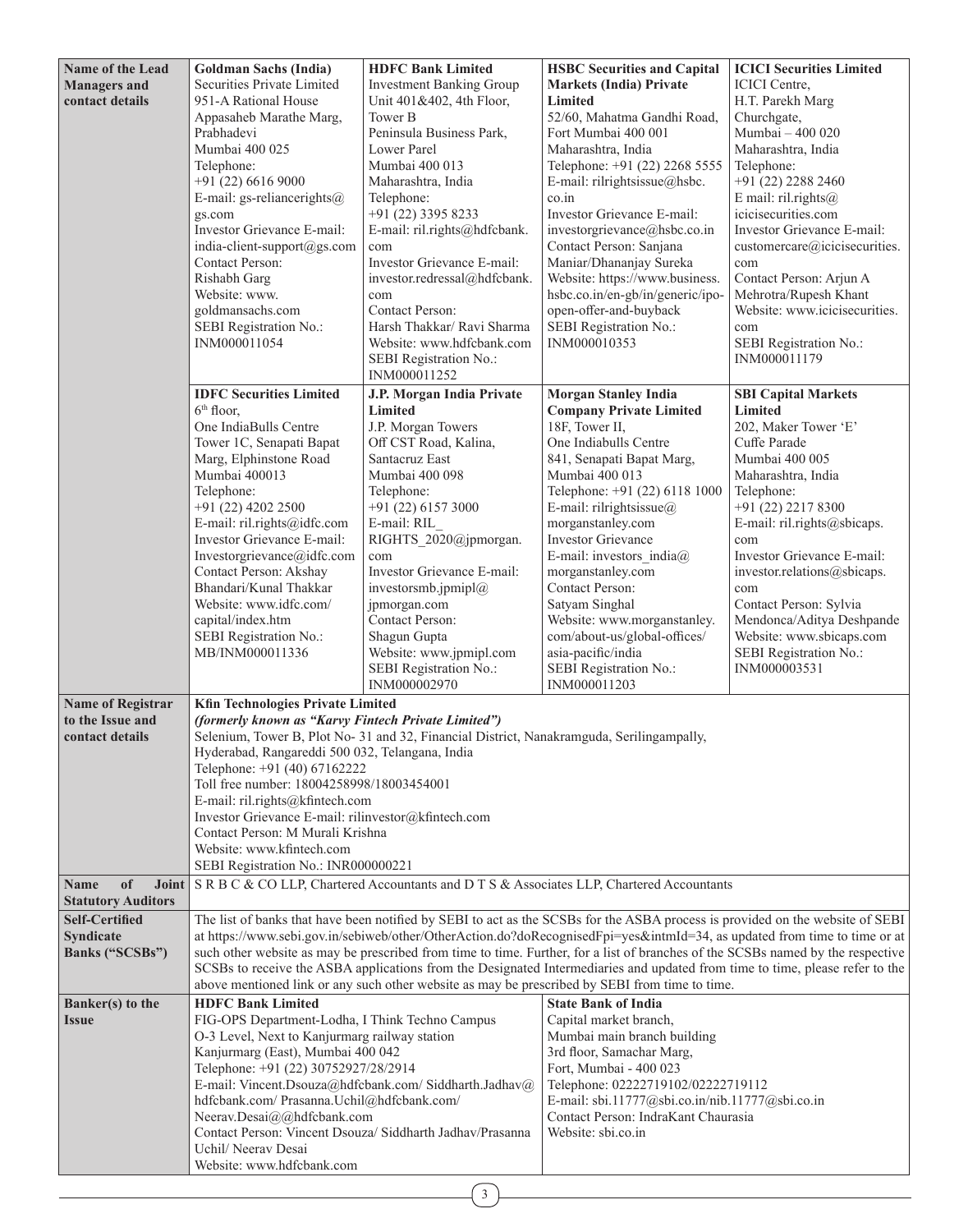|         | <b>BOARD OF DIRECTORS</b>                       |                                              |                                                                                                                                                                                                                                                                                                                                                                                                                                                                     |  |  |
|---------|-------------------------------------------------|----------------------------------------------|---------------------------------------------------------------------------------------------------------------------------------------------------------------------------------------------------------------------------------------------------------------------------------------------------------------------------------------------------------------------------------------------------------------------------------------------------------------------|--|--|
| Sr. No. | Name                                            | <b>Designation</b>                           | Directorship positions held                                                                                                                                                                                                                                                                                                                                                                                                                                         |  |  |
| 1.      | Shri Mukesh D. Ambani                           | Chairman and<br>Managing Director            | <b>Indian Companies:</b><br>KDA Enterprises Private Limited;<br>$\bullet$<br>Reliance Foundation;<br>$\bullet$<br>$\bullet$<br>Reliance Foundation Institution of Education and Research;<br>Reliance Jio Infocomm Limited; and<br>Reliance Retail Ventures Limited.<br>Foreign Companies:<br>Breakthrough Energy Ventures LLC.                                                                                                                                     |  |  |
| 2.      | Shri Nikhil R. Meswani                          | <b>Executive Director</b>                    | Indian Companies:<br>Reliance Commercial Dealers Limited.<br>$\bullet$<br>Foreign Companies:<br>Nil.                                                                                                                                                                                                                                                                                                                                                                |  |  |
| 3.      | Shri Hital R. Meswani                           | <b>Executive Director</b>                    | Indian Companies:<br>Reliance Commercial Dealers Limited;<br>$\bullet$<br>Reliance Industrial Investments and Holdings Limited; and<br>The Indian Film Combine Private Limited.<br>Foreign Companies:<br>Nil.                                                                                                                                                                                                                                                       |  |  |
| 4.      | Shri P.M.S. Prasad                              | <b>Executive Director</b>                    | Indian Companies:<br>Network18 Media & Investments Limited;<br>Reliance Commercial Dealers Limited;<br>$\bullet$<br>TV18 Broadcast Limited: and<br>Viacom 18 Media Private Limited.<br>Foreign Companies:<br>Nil.                                                                                                                                                                                                                                                   |  |  |
| 5.      | Shri Pawan Kumar Kapil   Executive Director     |                                              | Indian Companies:<br>Reliance Sibur Elastomers Private Limited.<br>Foreign Companies:<br>Nil.                                                                                                                                                                                                                                                                                                                                                                       |  |  |
| 6.      | Shri K.V. Chowdary                              | Non-Executive<br>Director                    | Indian Companies:<br>CCL Products (India) Limited; and<br>$\bullet$<br>Divi's Laboratories Limited.<br>Foreign Companies:<br>Nil.                                                                                                                                                                                                                                                                                                                                   |  |  |
| 7.      | Smt. Nita M. Ambani                             | Non-Executive<br>Non-Independent<br>Director | Indian Companies:<br>EIH Limited;<br>Football Sports Development Limited;<br>$\bullet$<br>Reliance Foundation, and<br>$\bullet$<br>Reliance Foundation Institution of Education and Research.<br>Foreign Companies:<br>Nil.                                                                                                                                                                                                                                         |  |  |
| 8.      | Shri Yogendra P. Trivedi   Independent Director |                                              | Indian Companies:<br>Emami Limited;<br>Federation of Indian Automobile Association;<br>Sai Service Private Limited;<br>The Supreme Industries Limited; and<br>Zodiac Clothing Company Limited.<br>Foreign Companies:<br>Nil.                                                                                                                                                                                                                                        |  |  |
| 9.      | Prof. Dipak C. Jain                             | <b>Independent Director</b>                  | Indian Companies:<br>Reliance Jio Infocomm Limited;<br>Reliance Retail Limited; and<br>$\bullet$<br>Reliance Retail Ventures Limited.<br>Foreign Companies:<br>John Deere & Company.                                                                                                                                                                                                                                                                                |  |  |
| 10.     | Dr. Raghunath A.<br>Mashelkar                   | <b>Independent Director</b>                  | <b>Indian Companies:</b><br>Akamara Biomedicine Private Limited;<br>Gharda Medical & Advanced Technologies Foundation;<br>$\bullet$<br>Gharda Scientific Research Foundation;<br>$\bullet$<br>Godrej Agrovet Limited;<br>International Longevity Centre - India;<br>٠<br>Invictus Oncology Private Limited;<br>Piramal Enterprises Limited;<br>Sakal Media Private Limited; and<br>Vyome Therapeutics Limited.<br>Foreign Companies:<br>Access Health International |  |  |

4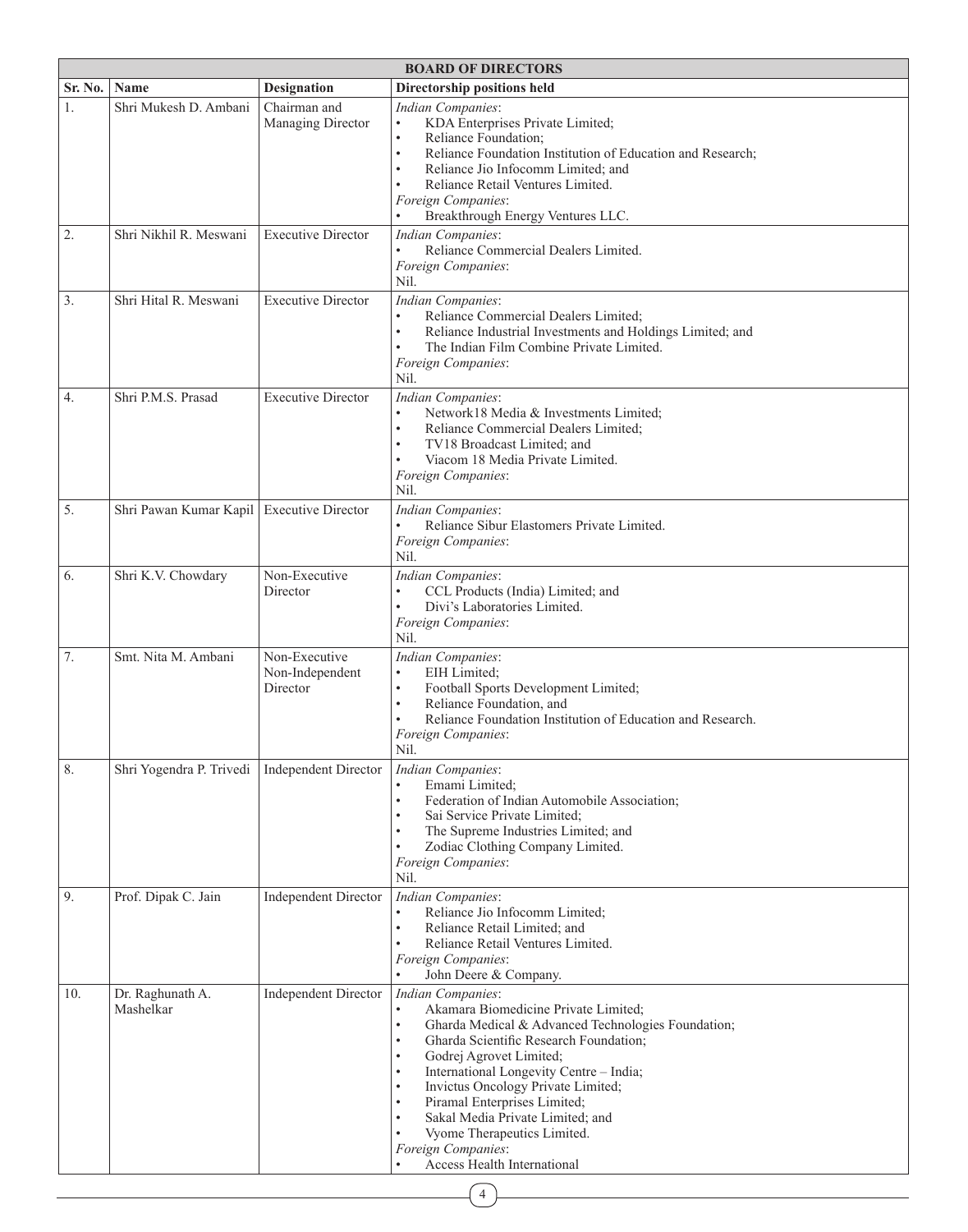|     | <b>BOARD OF DIRECTORS</b>      |                             |                                                                                                                                                                                                                                                                                                                                                                                                                           |  |
|-----|--------------------------------|-----------------------------|---------------------------------------------------------------------------------------------------------------------------------------------------------------------------------------------------------------------------------------------------------------------------------------------------------------------------------------------------------------------------------------------------------------------------|--|
| 11. | Shri Adil Zainulbhai           | <b>Independent Director</b> | <b>Indian Companies:</b><br>Cipla Limited;<br>$\bullet$<br>Larsen and Toubro Limited;<br>$\bullet$<br>Network18 Media & Investments Limited;<br>$\bullet$<br>Piramal Foundation;<br>$\bullet$<br>Reliance Jio Infocomm Limited;<br>$\bullet$<br>Reliance Retail Ventures Limited:<br>$\bullet$<br>TV18 Broadcast Limited; and<br>$\bullet$<br>Viacom 18 Media Private Limited.<br>$\bullet$<br>Foreign Companies:<br>Nil. |  |
| 12. | Shri Raminder Singh<br>Gujral  | <b>Independent Director</b> | Indian Companies:<br>Adani Power Limited; and<br>$\bullet$<br>Adani Power (Mundra) Limited.<br>$\bullet$<br>Foreign Companies:<br>Nil.                                                                                                                                                                                                                                                                                    |  |
| 13. | Dr. Shumeet Banerji            | <b>Independent Director</b> | Indian Companies:<br>Haldu Tola Private Limited; and<br>$\bullet$<br>Reliance Jio Infocomm Limited.<br>$\bullet$<br>Foreign Companies:<br>Felix Pharmaceuticals Private Limited;<br>$\bullet$<br>Tala Energy Private Limited;<br>$\bullet$<br>Proteus Digital Health, Inc.; and<br>$\bullet$<br>HP Inc (formerly, Hewlett Packard Company Inc).                                                                           |  |
| 14. | Smt. Arundhati<br>Bhattacharya | <b>Independent Director</b> | <b>Indian Companies:</b><br>Swift India Domestic Services Private Limited:<br>$\bullet$<br>Welmo Fintech Private Limited; and<br>$\bullet$<br>Wipro Limited.<br>$\bullet$<br>Foreign Companies:<br>Nil.                                                                                                                                                                                                                   |  |

# **OBJECTS OF THE ISSUE**

# **Requirement of funds and utilisation of Net Proceeds**

The proposed utilization of the Net Proceeds by our Company is set forth in the table below: *(In*  $\overline{\tau}$  *crore)* 

| <b>Particulars</b>                                                                     | Amount                   |
|----------------------------------------------------------------------------------------|--------------------------|
| Repayment/ prepayment of all or a portion of certain borrowings availed by our Company | 39,755.08#               |
| General corporate purposes*                                                            | 13,281.05                |
| Total Net Proceeds**                                                                   | $53,036.13$ <sup>#</sup> |

\* *Subject to the finalization of the basis of Allotment and the allotment of the Rights Equity Shares. The amount utilized for general corporate purposes shall not exceed 25% of the Gross Proceeds.*

*\*\* Assuming full subscription and Allotment and receipt of all Call monies with respect to the Rights Equity Shares.*

# *Rounded off to two decimal places.*

Our Company proposes to repay / prepay either fully or partly any of the following borrowings including combination thereof, subject to terms and conditions stated above:

| Sr.          | <b>Nature of facility</b>                        | Amount outstanding as on | Purpose of the facility*                                            |
|--------------|--------------------------------------------------|--------------------------|---------------------------------------------------------------------|
| No.          |                                                  | <b>March 31, 2020</b>    |                                                                     |
|              |                                                  | $(in \bar{z}$ crore)     |                                                                     |
|              | Commercial papers issued by our Company          |                          | 16,350.00 Finance operating expenditure and short-term funding gaps |
|              | Non-convertible debentures issued by our Company |                          | 36,213.00 General corporate purpose, refinancing of existing        |
|              |                                                  |                          | borrowings and any other purpose in the ordinary course of          |
|              |                                                  |                          | business and capital expenditure                                    |
| <b>Total</b> |                                                  | 52,563.00                |                                                                     |

*\*Priti V. Mehta & Company, Chartered Accountants, pursuant to their certificate dated May 14, 2020 have confirmed that these borrowings have been utilized for the purposes for which they were availed, as provided in the relevant borrowing documents.*

### **Deployment of Funds and Utilisation of Net Proceeds**

Our Company shall raise 25% of the Gross Proceeds on Application with balance monies being raised in subsequent Calls to be made by our Company from time to time. The following table provides for the proposed deployment of funds to be raised at Application after deducting Issue related expenses.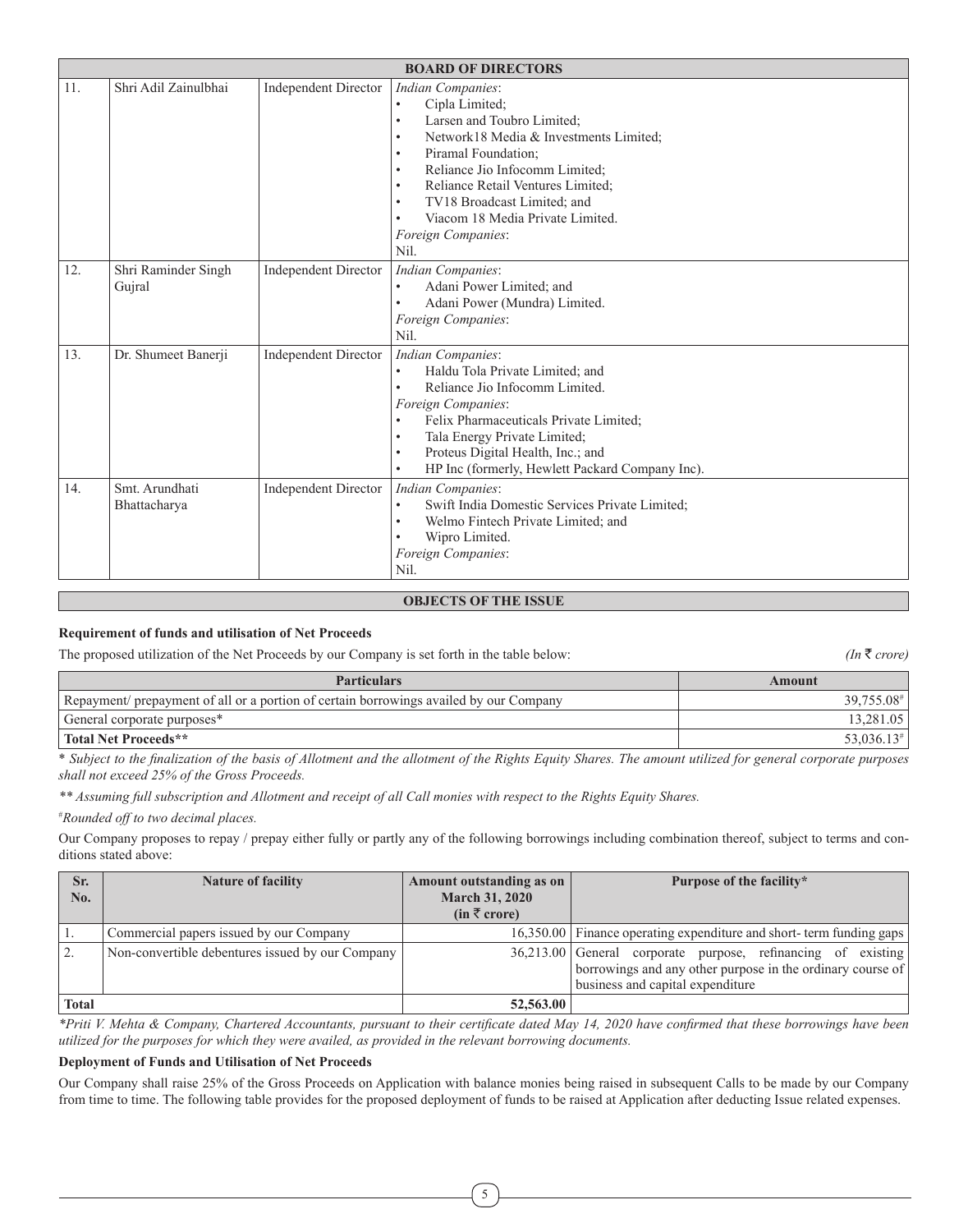| <b>Particulars</b>                                                                        | Amount proposed to be funded<br>from Net Proceeds* | <b>Proposed schedule for</b><br>deployment of the Net Proceeds* |  |
|-------------------------------------------------------------------------------------------|----------------------------------------------------|-----------------------------------------------------------------|--|
|                                                                                           |                                                    | <b>Fiscal 2021</b>                                              |  |
| Repayment/ prepayment of all or a portion of certain<br>borrowings availed by our Company | 13.192.98                                          | 13.192.98                                                       |  |
| <b>Total</b>                                                                              | 13,192.98                                          | 13.192.98                                                       |  |

*\*Rounded off to two decimal places.*

The above-stated proposed deployment of funds from the Net Proceeds are based on internal management estimates based on current market conditions and have not been appraised by any bank or financial institution or other independent agency. Our Company may have to revise these estimates from time to time on account of various factors beyond our control, such as market conditions, competitive environment, costs of commodities, interest or exchange rate fluctuations. In the event, our Company does not utilize the monies stated herein above in the current Fiscal, the same would be utilized in the next Fiscal.

As and when our Company makes the Calls for the balance monies with respect to the Rights Equity Shares, our Company shall endeavour to utilize the proceeds raised from such Calls within the same Fiscal as the receipt of the said Call Monies failing which our Company shall utilize the said Call Monies in the subsequent Fiscal.

For further details, see *"Objects of the Issue"* on page 94 of the Letter of Offer.

#### **Means of finance**

The funding requirements mentioned above are based on our Company's internal management estimates and have not been appraised by any bank, financial institution or any other external agency. They are based on current circumstances of our business and our Company may have to revise these estimates from time to time on account of various factors beyond our control, such as market conditions, competitive environment, costs of commodities or interest rate fluctuations. We intend to finance the abovementioned objects from the Net Proceeds. Accordingly, our Company is not required to make firm arrangements of finance through verifiable means towards at least 75% of the stated means of finance, excluding the amount to be raised through the Issue. Further, our Company's funding requirements and deployment schedules are subject to revision in the future at the discretion of our management and may also be subject to timing of making subsequent calls (one or more) in the future, as determined by our Board at its sole discretion, with respect to the Rights Equity Shares for the balance  $\bar{\tau}$  942.75 per Rights Equity Share which constitutes 75% of the Issue Price. If additional funds are required for the purposes mentioned above, such requirement may be met through internal accruals, additional capital infusion, debt arrangements or any combination of them.

#### **Monitoring Agency:** Axis Bank Limited

**Details and reasons for non-deployment or delay in deployment of proceeds or changes in utilization of issue proceeds of past public issues/rights issues, if any, of the Company in the preceding 10 years**. - Not applicable

**Terms of Issuance of Convertible Security, if any:** Not Applicable, the Issue being an issue of Rights Equity Shares.

| <b>EQUITY SHAREHOLDING PATTERN OF THE COMPANY AS ON MARCH 31, 2020</b>                                                                               |                 |          |  |  |  |
|------------------------------------------------------------------------------------------------------------------------------------------------------|-----------------|----------|--|--|--|
| <b>Category of shareholder</b><br>Pre Issue number of equity shares held<br>% of total voting rights                                                 |                 |          |  |  |  |
| $(A)$ Promoter & Promoter Group                                                                                                                      | 3,09,80,84,968  | 48.87%   |  |  |  |
| $(B)$ Public                                                                                                                                         | 3,08,98,18,346* | 48.74%   |  |  |  |
| $(C)$ Non-Promoter Non-Public                                                                                                                        | 15, 13, 64, 196 | $2.39\%$ |  |  |  |
| (Shares underlying Depository Receipts)                                                                                                              |                 |          |  |  |  |
| <b>Total</b>                                                                                                                                         | 6,33,92,67,510  | 100.00   |  |  |  |
| *Includes 74.32.768 equity shares hold in the Unclaimed Systems Account and 3.31.47.277 equity shares hold by Investor Education and Protection Fund |                 |          |  |  |  |

*\* Includes 74,32,768 equity shares held in the Unclaimed Suspense Account and 3,31,47,277 equity shares held by Investor Education and Protection Fund (IEPF) Authority on which voting rights are frozen.*

# **AUDITED CONSOLIDATED FINANCIAL STATEMENTS**

A summary of selected financial information of our Company for Fiscal 2020, derived from our Financial Statements, on a consolidated basis is set out below. (*In* ` *crore, unless otherwise specified*)

| <b>Particulars</b>                                                                              | As at and for the year ended March 31, 2020 |
|-------------------------------------------------------------------------------------------------|---------------------------------------------|
| Equity share capital                                                                            | 6,339                                       |
| Net worth                                                                                       | 3,75,734                                    |
| Total Income                                                                                    | 6,25,601                                    |
| Other Equity                                                                                    | 4,46,992                                    |
| Profit Before Share of Profit/(Loss) of Associates and Joint Ventures, Exceptional Item and Tax | 57,943                                      |
| Profit for the year                                                                             | 39,880                                      |
| Earnings per share:                                                                             |                                             |
| a.1) Basic (in $\bar{\zeta}$ ) – Before Exceptional Items                                       | 70.66                                       |
| a.2) Basic (in $\overline{\xi}$ ) – After Exceptional Items                                     | 63.49                                       |
| b.1) Diluted (in $\overline{\xi}$ ) – Before Exceptional Items                                  | 70.66                                       |
| b.2) Diluted (in $\overline{\xi}$ ) – After Exceptional Items                                   | 63.49                                       |
| Return on Net Worth $(\% )$                                                                     | 10.61%                                      |
| Net asset value per Equity Share (in ₹)                                                         | 592.71                                      |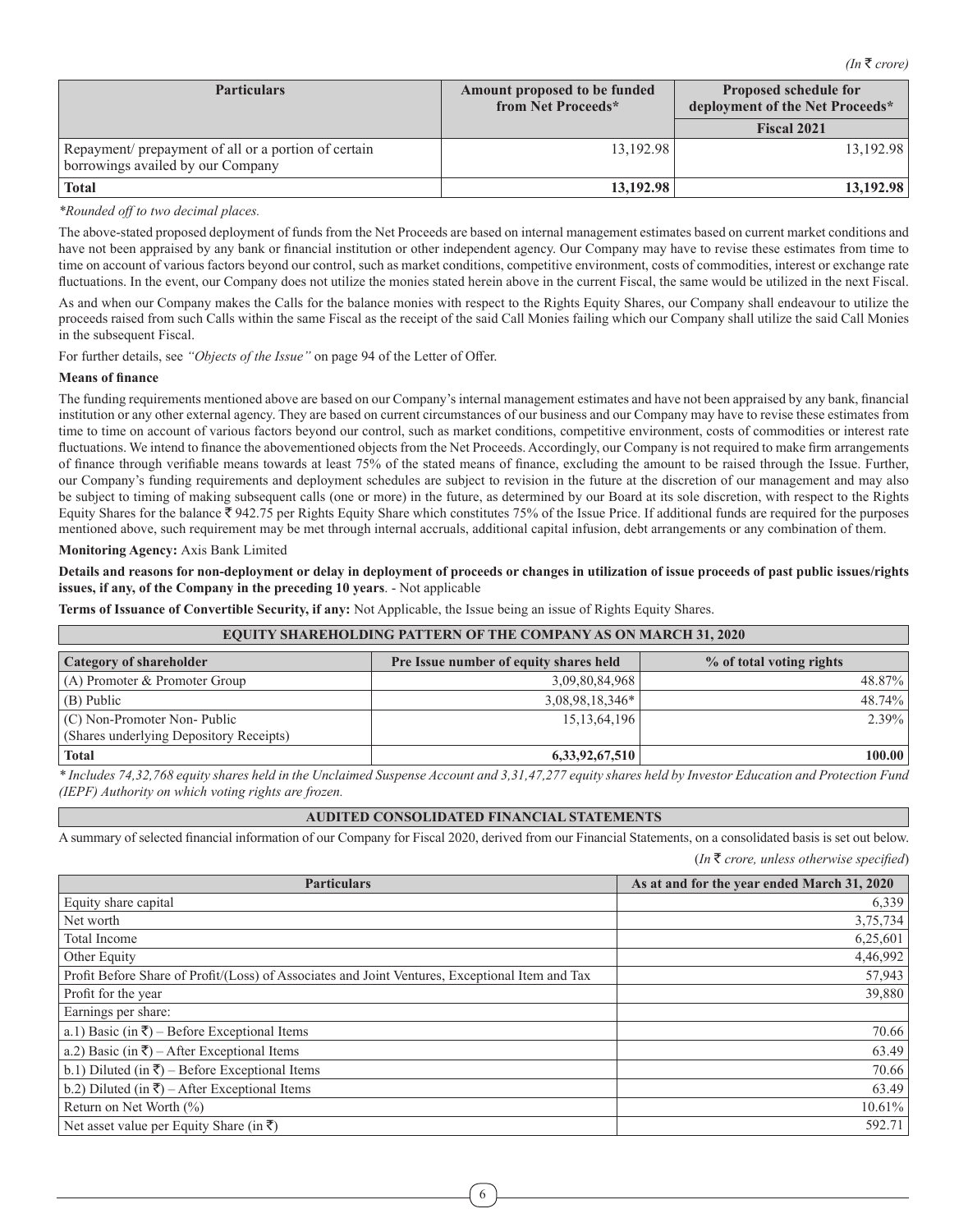# **INTERNAL RISK FACTORS**

### **The below mentioned risks are the top 5 risk factors as per the Letter of Offer:**

- 1. The impact of the COVID-19 pandemic on our business and operations is uncertain and cannot be predicted.
- 2. Adverse developments in the global or local macroeconomic environment may adversely affect our business and results of operations..
- 3. We are subject to risks arising from interest rate fluctuations, which could adversely affect our business, results of operations and financial condition.
- 4. Our inability to obtain, renew or maintain the statutory and regulatory permits and approvals required to operate our businesses may have an adverse effect on our business, results of operations and financial condition.
- 5. We propose to transfer our oil-to-chemicals ("**O2C**") business to our wholly-owned subsidiary, Reliance O2C Limited through a scheme of arrangement under Sections 230 to 232 of the Companies Act, 2013, subject to necessary statutory/regulatory approvals under applicable law. Since the Scheme is subject to necessary statutory and regulatory approvals under applicable laws including approval of the Stock Exchanges and the National Company Law Tribunal, the timing of implementation thereof remains uncertain.

For further details, see the section "*Risk Factors*" on page 23 of the Letter of Offer.

### **SUMMARY OF OUTSTANDING LITIGATIONS, CLAIMS AND REGULATORY ACTION**

- **A. Total number of outstanding litigations against our Company and the amount involved:** 
	- A summary of material outstanding legal proceedings involving our Company and our Subsidiaries, as on the date of the Letter of Offer, is set out below: *(in* ` *crore, unless otherwise specified)*

| Sr.<br>No.      | <b>Type of Proceedings</b>                                                                                                                                                                                                                                                                                                                     | <b>Number</b><br>of cases | <b>Amount to the extent</b><br>quantifiable                      |
|-----------------|------------------------------------------------------------------------------------------------------------------------------------------------------------------------------------------------------------------------------------------------------------------------------------------------------------------------------------------------|---------------------------|------------------------------------------------------------------|
| I.              | <b>Litigation involving our Company</b>                                                                                                                                                                                                                                                                                                        |                           |                                                                  |
| А.              | Proceedings involving moral turpitude or criminal liability on our Company                                                                                                                                                                                                                                                                     | 10                        | Nil                                                              |
| <b>B.</b>       | Proceedings involving material violations of statutory regulations by our Company                                                                                                                                                                                                                                                              | 5                         | $460.27$ <sup>#</sup>                                            |
| $\mathcal{C}$ . | Matters involving economic offences where proceedings have been initiated against our Company                                                                                                                                                                                                                                                  | Nil                       | Nil                                                              |
| D.              | Other proceedings involving our Company which involve an amount exceeding the Materiality<br>Threshold or are otherwise material in terms of the Materiality Policy, and other pending matters<br>which, if they result in an adverse outcome would materially and adversely affect the operations<br>or the financial position of our Company | $\tau$                    | USD 1.36 billion - USD 1.56<br>billion*                          |
|                 | <b>Total</b>                                                                                                                                                                                                                                                                                                                                   | 22                        | ₹460.27 crore along with USD<br>1.36 billion - USD 1.56 billion* |
| II.             | <b>Litigation involving our Subsidiaries</b>                                                                                                                                                                                                                                                                                                   |                           |                                                                  |
| А.              | Proceedings involving moral turpitude or criminal liability on our Subsidiaries                                                                                                                                                                                                                                                                | 11                        | Nil                                                              |
| <b>B.</b>       | Proceedings involving material violations of statutory regulations by our Subsidiaries                                                                                                                                                                                                                                                         | Nil                       | Nil                                                              |
| C.              | Matters involving economic offences where proceedings have been initiated against our Subsidiaries                                                                                                                                                                                                                                             | Nil                       | Nil                                                              |
| D.              | Other proceedings involving our Company which involve an amount exceeding the Materiality<br>Threshold or are otherwise material in terms of the Materiality Policy, and other pending matters<br>which, if they result in an adverse outcome would materially and adversely affect the operations<br>or the financial position of our Company | N <sub>i</sub> l          | Nil                                                              |
|                 | <b>Total</b>                                                                                                                                                                                                                                                                                                                                   | 11                        | <b>Nil</b>                                                       |

*This excludes interest at the rate of 12% per annum from November 29, 2007 through the date of payment on the amount of*  $\bar{\ell}$  *447.27 crore as per the order dated March 24, 2017 passed by the Whole Time Member of SEBI, which order has been stayed by SAT. For details, see "Outstanding litigation and defaults – Litigation involving our Company – Proceedings involving material violations of statutory regulations by our Company" on page 254 of the Letter of Offer.*

*\* This excludes our potential liability in respect of, or financial impact of our dispute with the Central Government in relation to alleged migration of gas, which is not determinable at this stage. For details, see "Outstanding litigation and defaults – Litigation involving our Company – Other proceedings involving our Company which involve an amount exceeding the Materiality Threshold or are otherwise material in terms of the Materiality Policy, and other pending matters which, if they result in an adverse outcome would materially and adversely affect the operations or the financial position of our Company – Civil Proceedings" on page 257 of the Letter of Offer.*

#### **B. Brief details of top five material outstanding litigations against our Company and amount involved:**

| Sr. | <b>Particulars</b>                                                                   | <b>Litigation filed</b> | <b>Current</b> | <b>Amount</b>                                            |
|-----|--------------------------------------------------------------------------------------|-------------------------|----------------|----------------------------------------------------------|
| No. |                                                                                      | $\mathbf{B}\mathbf{v}$  | <b>Status</b>  | $(in \bar{\tau})$ crore, unless<br>otherwise specified)* |
| 1.  | A complaint was filed against our Company and others before the Economic Offences    | Economic                | Pending        | Nil                                                      |
|     | Wing, Delhi ("EoW") and a criminal case was filed thereafter, before the Chief       | Offences Wing.          |                |                                                          |
|     | Metropolitan Magistrate, South east, District Court, Saket ("CMM"), alleging non-    | Delhi                   |                |                                                          |
|     | payment of dues for work orders carried out by the complainant for Reliance Jio      |                         |                |                                                          |
|     | Informal Limited. On February 16, 2019, the CMM passed an order ("CMM Order")        |                         |                |                                                          |
|     | directing the EoW to lodge an FIR against our Company and others. On February 18,    |                         |                |                                                          |
|     | 2019, an FIR was lodged by the EoW under Sections 406, 420 and 120-B of the IPC.     |                         |                |                                                          |
|     | Our Company filed petitions before the High Court of Delhi ("Delhi HC") seeking      |                         |                |                                                          |
|     | quashing of the FIR and all consequent proceedings emanating therefrom. On March 27, |                         |                |                                                          |
|     | 2019, the Delhi HC passed orders staying the proceedings pursuant to the CMM Order   |                         |                |                                                          |
|     | till the next date of hearing. The matter is currently pending.                      |                         |                |                                                          |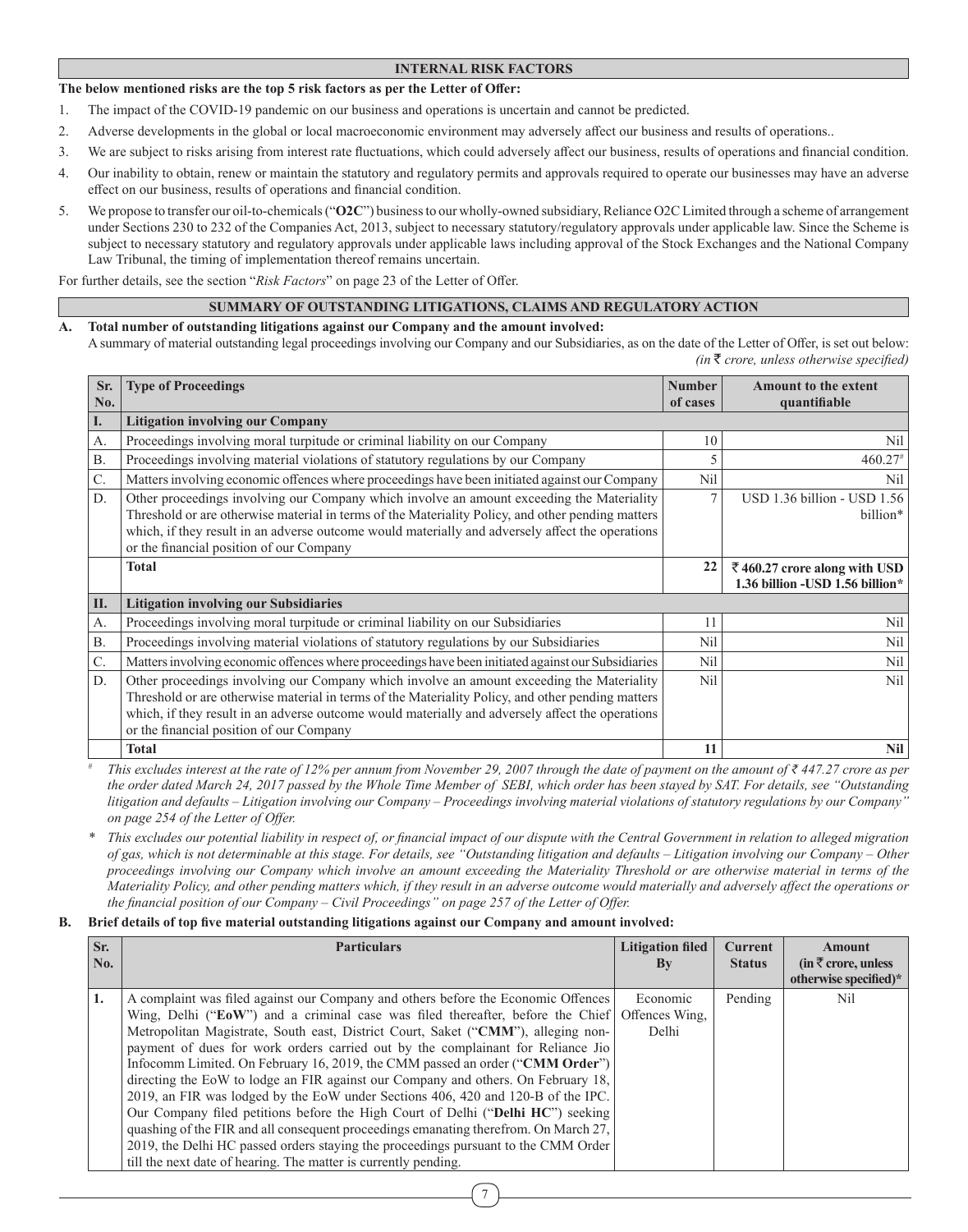| Sr.<br>No. | <b>Particulars</b>                                                                                                                                                                                                                                                                                                                                                                                                                                                                                                                                                                                                                                                                                                                                                                                                                                                                                                                                                                                                                                                                                                                                                                                                                                                                                                                                                                                                                                                                                                                                                                                                                                                                                                                                                                                                                                                                                                                                                                                                                                                                                                                                                                                                                                                                                                                                                                                                                                                                                                                                                                                                                                                                                                                                                   | <b>Litigation filed</b><br>$\mathbf{B}\mathbf{v}$ | <b>Current</b><br><b>Status</b> | <b>Amount</b><br>(in $\bar{\tau}$ crore, unless                                                                                |
|------------|----------------------------------------------------------------------------------------------------------------------------------------------------------------------------------------------------------------------------------------------------------------------------------------------------------------------------------------------------------------------------------------------------------------------------------------------------------------------------------------------------------------------------------------------------------------------------------------------------------------------------------------------------------------------------------------------------------------------------------------------------------------------------------------------------------------------------------------------------------------------------------------------------------------------------------------------------------------------------------------------------------------------------------------------------------------------------------------------------------------------------------------------------------------------------------------------------------------------------------------------------------------------------------------------------------------------------------------------------------------------------------------------------------------------------------------------------------------------------------------------------------------------------------------------------------------------------------------------------------------------------------------------------------------------------------------------------------------------------------------------------------------------------------------------------------------------------------------------------------------------------------------------------------------------------------------------------------------------------------------------------------------------------------------------------------------------------------------------------------------------------------------------------------------------------------------------------------------------------------------------------------------------------------------------------------------------------------------------------------------------------------------------------------------------------------------------------------------------------------------------------------------------------------------------------------------------------------------------------------------------------------------------------------------------------------------------------------------------------------------------------------------------|---------------------------------------------------|---------------------------------|--------------------------------------------------------------------------------------------------------------------------------|
|            |                                                                                                                                                                                                                                                                                                                                                                                                                                                                                                                                                                                                                                                                                                                                                                                                                                                                                                                                                                                                                                                                                                                                                                                                                                                                                                                                                                                                                                                                                                                                                                                                                                                                                                                                                                                                                                                                                                                                                                                                                                                                                                                                                                                                                                                                                                                                                                                                                                                                                                                                                                                                                                                                                                                                                                      |                                                   |                                 | otherwise specified)*                                                                                                          |
| 2.         | On December 16, 2010, SEBI issued a SCN, inter alia, to our Company and the<br>erstwhile Pipeline Infrastructure (India) Private Limited (since merged with Sikka Ports<br>& Terminals Limited, an entity belonging to the promoter and promoter group of our<br>Company) (together, the "Noticees") in connection with the trades of our Company in<br>the shares of Reliance Petroleum Limited, the then subsidiary of our Company, which<br>has since been merged with our Company. In 2011, consent (settlement) applications<br>were filed by the Noticees before SEBI, which were rejected. Meanwhile, hearings were<br>held before the Whole Time Member ("WTM") of SEBI in respect of SCN. By an order<br>dated March 24, 2017, the WTM of SEBI passed directions: (i) prohibiting, inter alia,<br>the Noticees from dealing in equity derivatives in the 'Futures & Options' segment of<br>stock exchanges, directly or indirectly, for a period of one year from the date of the order,<br>and (ii) to our Company to disgorge an amount of $\bar{\tau}$ 447.27 crore along with interest<br>at the rate of 12% per annum from November 29, 2007 through the date of payment.<br>In May 2017, the Noticees, inter alia, filed an appeal before the Securities Appellate<br>Tribunal ("SAT") against this order. SAT had stayed the direction on disgorgement until<br>the disposal of the appeal. The appeal has been heard by SAT and is reserved for orders.<br>The prohibition from dealing in equity derivatives in the 'Futures $\&$ Options' segment<br>expired on March 23, 2018. The matter is currently pending.<br>Further, on November 21, 2017, SEBI issued SCN, inter alia, to our Company and<br>the Chairman and Managing Director, in the same matter concerning trading in the<br>shares of Reliance Petroleum Limited by our Company in the year 2007 asking our<br>Company and the Chairman and Managing Director, to show cause as to why inquiry<br>should not be held in terms of SEBI (Procedure for Holding Inquiry and Imposing<br>Penalties by Adjudicating Officer) Rules, 1995 and penalty not be imposed under the<br>provisions of the Securities and Exchange Board of India Act, 1992. Our Company<br>and the Chairman and Managing Director have made written submissions in response<br>to the SCN, including on June 15, 2018, September 12, 2018 and September 20, 2019.<br>Hearings were held before the Adjudicating Officer on September 11, 2018, January 24,<br>2020 and March 12, 2020 and the matter is part-heard. The matter, in which adjudication<br>proceeding(s) have been initiated, is currently pending. Any adverse outcome of the<br>proceeding may have an impact on the reputation of our Company. | <b>SEBI</b>                                       | Pending                         | 447.27<br>(along with interest<br>at the rate of 12%<br>per annum from<br>November 29, 2007<br>through the date of<br>payment) |
| 3.         | In December 2005, NTPC Limited ("NTPC") filed a suit against our Company before<br>the Bombay HC seeking, inter alia, a declaration that there exists a valid, concluded and<br>binding contract between NTPC and our Company under which our Company is obliged<br>to supply NTPC with 132 trillion Btu of natural gas annually for a period of 17 years,<br>and direction for specific performance of such contract. Our Company contended that<br>the contract was subject to the execution of a draft gas sales and purchase agreement<br>that was being negotiated between the parties and contained several provisions that<br>were never finalized; therefore the gas sales and purchase agreement never came into<br>existence. By way of order dated March 31, 2017 ("Main Order"), the Bombay HC<br>allowed certain documents to be taken on record as part of our Company's witness<br>evidence. A review petition filed by NTPC before the Bombay HC against the Main<br>Order was dismissed by the Bombay HC by way of order dated February 2, 2018<br>("Review Order").<br>NTPC filed a SLP before the Supreme Court in 2018, challenging the Main Order and<br>Review Order. By way of its order dated February 28, 2019, the Supreme Court partly<br>set aside the Bombay HC's Main Order and held that documents which have already<br>been disallowed cannot be brought on record indirectly through oral evidence/witness<br>statement. The matter is currently pending before the Bombay High Court.                                                                                                                                                                                                                                                                                                                                                                                                                                                                                                                                                                                                                                                                                                                                                                                                                                                                                                                                                                                                                                                                                                                                                                                                                                             | <b>NTPC</b>                                       | Pending                         | Not determinable                                                                                                               |
| 4.         | In December 2010, our Company and BG Exploration and Production India Limited<br>(together, the "Claimants") referred a number of disputes, differences and claims<br>arising under two PSCs entered into in 1994 among the Claimants, Oil & Natural<br>Gas Corporation Limited ("ONGC") and the Central Government to arbitration. The<br>disputes relate to, among other things, the limits of cost recovery, profit sharing and<br>audit and accounting provisions of the PSCs. The arbitration tribunal issued a final<br>partial award dated October 12, 2016 ("Partial Award").<br>The Central Government issued demand letters to our Company, as party to the Panna<br>Mukta and Tapti PSCs, of the Central Government's computation of approximately<br>USD 1.16 billion (and further interest thereon) as the purported share of the Central<br>Government's petroleum profit and royalties alleged to be payable by our Company<br>pursuant to the Central Government's interpretation of the arbitration tribunal's Partial<br>Award. Our Company, in its reply, contended that the Central Government's demand<br>letters were premature.                                                                                                                                                                                                                                                                                                                                                                                                                                                                                                                                                                                                                                                                                                                                                                                                                                                                                                                                                                                                                                                                                                                                                                                                                                                                                                                                                                                                                                                                                                                                                                                                               | Government of<br>India                            | Pending                         | USD 1.16 billion                                                                                                               |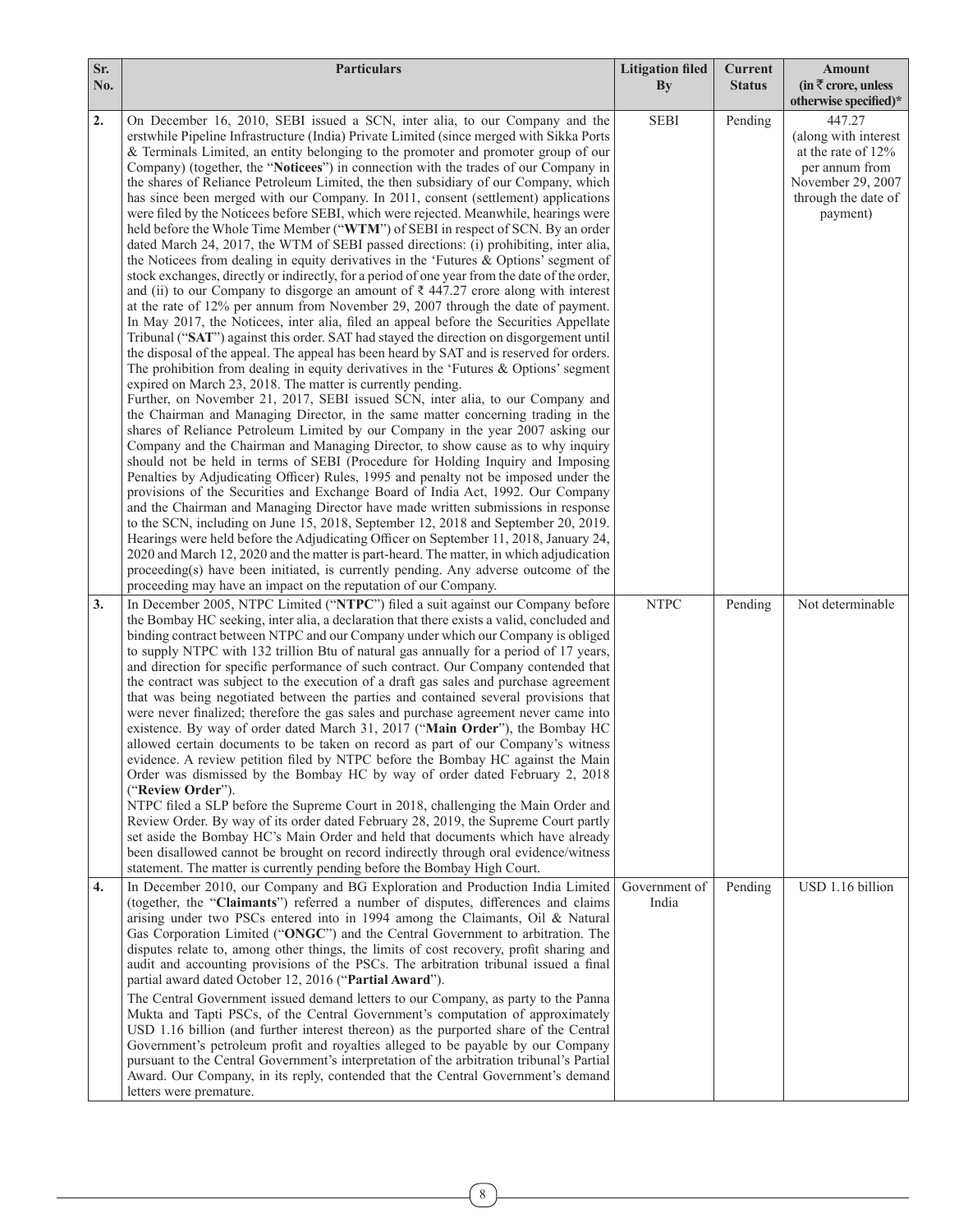| Sr.<br>No. | <b>Particulars</b>                                                                                                                                                                                                                                                                                                                                                                                                                                                                                                                                                                                                                                                                                                                                                                                                                                                                                                                                                                                                                                                                                                                                                                                                                                                                                                                                                                                                                                                                                                                                                                                                                                                                                                                                                                                                                                                                                                                                                                                                         | <b>Litigation filed</b><br>By | <b>Current</b><br><b>Status</b> | <b>Amount</b><br>(in $\overline{\tau}$ crore, unless<br>otherwise specified)* |
|------------|----------------------------------------------------------------------------------------------------------------------------------------------------------------------------------------------------------------------------------------------------------------------------------------------------------------------------------------------------------------------------------------------------------------------------------------------------------------------------------------------------------------------------------------------------------------------------------------------------------------------------------------------------------------------------------------------------------------------------------------------------------------------------------------------------------------------------------------------------------------------------------------------------------------------------------------------------------------------------------------------------------------------------------------------------------------------------------------------------------------------------------------------------------------------------------------------------------------------------------------------------------------------------------------------------------------------------------------------------------------------------------------------------------------------------------------------------------------------------------------------------------------------------------------------------------------------------------------------------------------------------------------------------------------------------------------------------------------------------------------------------------------------------------------------------------------------------------------------------------------------------------------------------------------------------------------------------------------------------------------------------------------------------|-------------------------------|---------------------------------|-------------------------------------------------------------------------------|
|            | Our Company challenged the Partial Award before the High Court of Justice, Queen's<br>Bench Division, Commercial Court ("ECC"), which delivered its judgment on April<br>16, 2018 and remitted one of the challenged issues back to the arbitration tribunal for<br>reconsideration by its order dated May 2, 2018. The arbitration tribunal decided in<br>favour of the Claimants in large part in its final partial award dated October 1, 2018<br>("2018 FPA"). The Central Government filed an appeal before the ECC against the<br>2018 FPA. The Claimants have also filed an appeal against the 2018 FPA on limited<br>aspects of the 2018 FPA which were not decided in favour of the Claimants. By way<br>of judgement dated February 12 2020, the ECC rejected the Central Government's<br>challenges to the 2018 FPA and upheld the Claimants' challenge that the arbitration<br>tribunal had jurisdiction over the limited issue. Further, by way of order dated February<br>28, 2020, the ECC directed the arbitration tribunal to decide the said issue by May 28,<br>2020 or such later date as the parties may agree in writing or the court may order.<br>The Claimants have filed an application before the arbitration tribunal seeking increase<br>in the cost recovery limit under the relevant PSC. The parties have made their respective<br>pleadings. Since the matter is currently pending, our Company maintains that at this<br>stage, the quantification of liability (if any) or financial impact of this proceeding is yet<br>to be determined.<br>The Central Government also filed an execution petition before the Delhi HC under<br>Sections 47 and 49 of the Arbitration and Conciliation Act, 1996 and Section 151 of the<br>Civil Procedure Code, 1908 seeking enforcement and execution of the Partial Award<br>("Execution Petition"). The Claimants contended that the Execution Petition is not<br>maintainable. The Execution Petition is currently pending before the Delhi HC. |                               |                                 |                                                                               |
| 5.         | The Central Government sent a notice to the KG-D6 contractor (consisting of our<br>Company, BP and Niko (NECO) Ltd.) (together, the " <b>KG-D6 Contractor</b> ") on<br>November 3, 2016 asking the KG-D6 Contractor to deposit approximately USD 1.73<br>billion ("Disputed Amount") on account of gas produced from the KG-D6 block which<br>is alleged to have migrated from ONGC's adjoining blocks. The Central Government<br>contended that the KG-D6 Contractor is entitled to produce only gas situated within the<br>KG-D6 contract area as at the date of the signing of the KG-D6 PSC.<br>Our Company disputed this contention and, for and on behalf of the KG-D6 Contractor,<br>initiated arbitration under the terms of the relevant PSC. Our Company contended that<br>all petroleum operations were conducted in accordance with the relevant PSC and the<br>applicable laws, and that the KG-D6 Contactor is entitled to retain all benefits from and<br>recover costs for its petroleum operations. The arbitration tribunal handed down its final<br>award on July 24, 2018 ("Final Award") and upheld the KG-D6 Contractor's claims.<br>The arbitration tribunal also held that there has been no unjust enrichment derived by<br>the KG-D6 Contractor.<br>The Central Government filed an appeal in 2018 before the Delhi HC, under Section<br>34 of the Arbitration and Conciliation Act, 1996 ("Arbitration Act") against the Final<br>Award. The appeal is currently pending adjudication before the Delhi HC.<br>Since the Disputed Amount does not account for the costs incurred by our Company for<br>the petroleum operations already undertaken by our Company, the potential liability of,<br>or financial impact of this proceeding on, our Company, is not determinable at this stage.                                                                                                                                                                                                     | Government of<br>India        | Pending                         | Not determinable                                                              |

*\*to the extent quantifiable.*

**C. Brief details of pending matters involving moral turpitude or criminal liability and economic offences where proceedings have been initiated against the Company and Subsidiaries -**

For further details in relation to the pending litigation involving our Company and our Subsidiaries, see section *"Outstanding Litigation and Defaults"* on page 252 of the Letter of Offer.

# **WILFUL DEFAULTER**

The name of one of our Independent Directors appears in the list of Wilful Defaulters issued by TransUnion CIBIL Limited. Lending institutions have advised TransUnion CIBIL Limited to remove his name from its list of Wilful Defaulters. For further details, see "*Other Regulatory and Statutory Disclosures*" on page 261 of the Letter of Offer.

### **ANY OTHER IMPORTANT INFORMATION AS PER GLOBAL CO-ORDINATORS AND LEAD MANAGERS AND LEAD MANAGERS /COMPANY**

*In accordance with SEBI Rights Issue Circulars, frequently asked questions and online/ electronic dedicated investor helpdesk for guidance on the Application process and resolution of difficulties faced by the Investors will be available on the website of the Registrar (https://rights.kfintech.com). Further, helpline numbers provided by the Registrar for guidance on the Application process and resolution of difficulties are 1800 4258 998/ 1800 345 4001. For details, see "Terms of the Issue" on page 272 of the Letter of Offer.* 

*In accordance with Regulation 76 of the SEBI ICDR Regulations, the SEBI Rights Issue Circulars and ASBA Circulars, all Investors desiring to make an Application in the Issue are mandatorily required to use either ASBA process or the optional mechanism instituted only for resident Investors in this Issue, i.e. R-WAP. Investors should carefully read the provisions applicable to such Applications before making their Application through ASBA or using the R-WAP. For details, see "Terms of the Issue" on page 272 of the Letter of Offer.*

9 *Please note that in accordance with Regulation 77A of the SEBI ICDR Regulations read with the SEBI Rights Issue Circulars, the credit of Rights Entitlements and Allotment of Rights Equity Shares shall be made in dematerialised form only. Accordingly, the Eligible Equity Shareholders holding*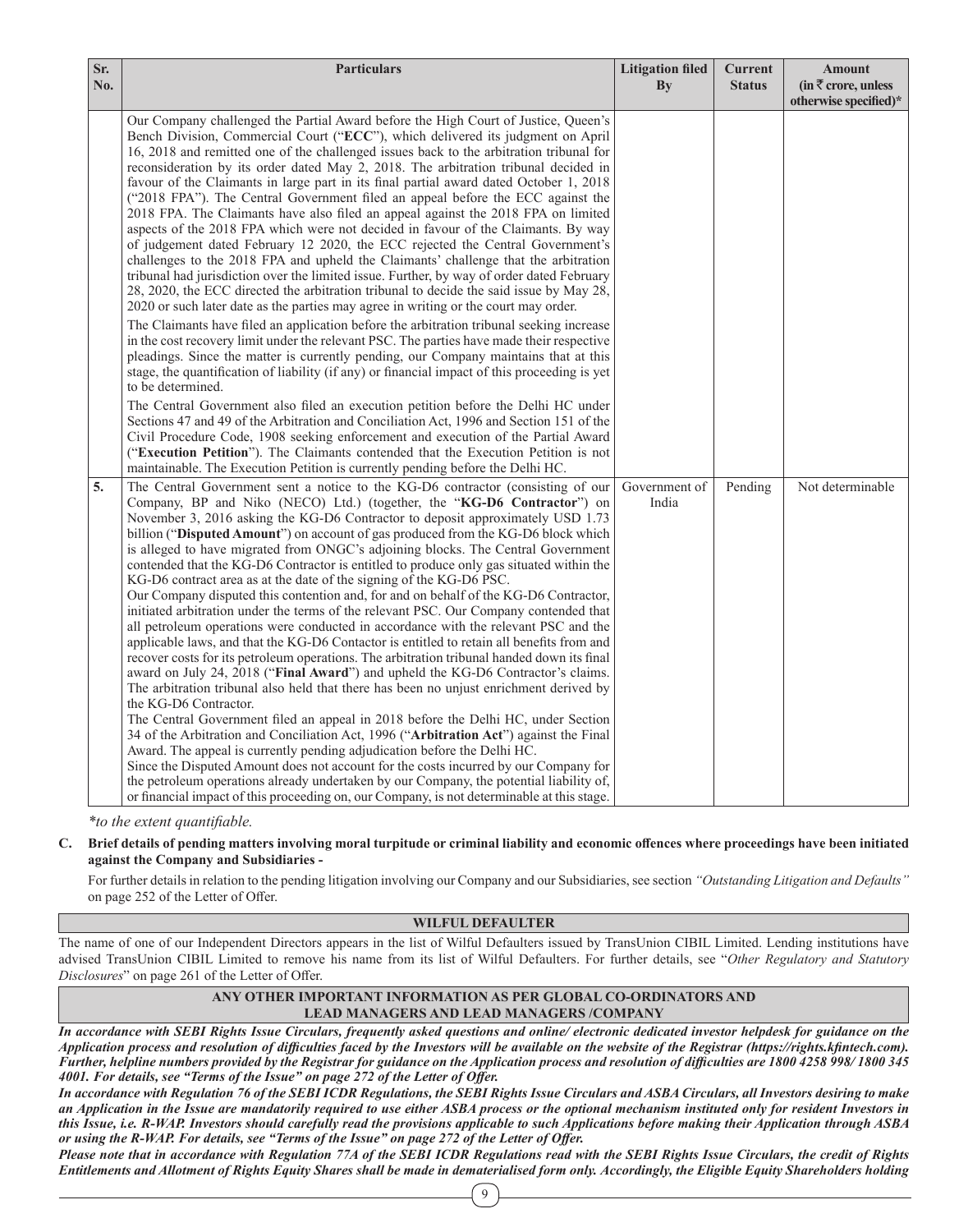*Equity Shares in physical form as on Record Date and desirous of subscribing to Rights Equity Shares in this Issue are advised to furnish the details of their demat account to the Registrar or our Company at least two Working Days prior to the Issue Closing Date, to enable the credit of their Rights Entitlements in their respective demat accounts at least one day before the Issue Closing Date. For further details, see "Terms of the Issue" on page 272 of the Letter of Offer.*

*Further, (a) Resident Eligible Equity Shareholders, who hold Equity Shares in physical form as on Record Date; or (b) resident Eligible Equity Shareholders, who hold Equity Shares in physical form as on Record Date, and who have not furnished the details of their demat account to the Registrar or our Company at least two Working Days prior to the Issue Closing Date, may also apply in this Issue during the Issue Period by filling the online Application Form available on R-WAP and make online payment using their internet banking or UPI facility from their own bank account thereat, on or before the Issue Closing Date. Such resident Eligible Equity Shareholders may be required to submit address, email address, contact details, copy of PAN, for verification of their Application. For further details, see "Terms of the Issue" on page 272 of the Letter of Offer.* 

#### **Procedure for Application**

The Application Form for the Rights Equity Shares offered as part of this Issue would be sent to email address of the Eligible Equity Shareholders who have provided an Indian address to our Company or who are located in jurisdictions where the offer and sale of the Rights Equity Shares is permitted under laws of such jurisdictions. Please note that neither our Company nor the Registrar nor the Global Co-ordinators and Lead Managers and the Lead Managers shall be responsible for delay in the receipt of the Letter of Offer, this Abridged Letter of Offer, the Rights Entitlement Letter or the Application Form attributable to non-availability of the email addressees of Eligible Equity Shareholders or electronic transmission delays or failures, or if the Application Forms or Rights Entitlement Letter are delayed or misplaced in the transit.

To update the respective email addresses/ mobile numbers in the records maintained by the Registrar or our Company, Eligible Equity Shareholders should visit https://rights.kfintech.com. Investors can access the Letter of Offer, this Abridged Letter of Offer, the Rights Entitlement Letter and the Application Form (provided that the Eligible Equity Shareholder is eligible to subscribe for the Rights Equity Shares under applicable securities laws) from the websites of:

- (i) our Company at www.ril.com;
- (ii) the Registrar at https://rights.kfintech.com;
- (iii) the Global Co-ordinators and Lead Managers, i.e., JM Financial Limited at www.jmfl.com and Kotak Mahindra Capital Company Limited at www. investmentbank.kotak.com; and Lead Managers comprising (a) Axis Capital Limited at www.axiscapital.co.in, (b) BNP Paribas at www.bnpparibas. co.in, (c) Citigroup Global Markets India Private Limited at www.online.citibank.co.in/rhtm/citigroupglobalscreen1.htm, (d) DSP Merrill Lynch Limited at www.ml-india.com, (e) Goldman Sachs (India) Securities Private Limited at www.goldmansachs.com, (f) HDFC Bank Limited at www. hdfcbank.com, (g) HSBC Securities and Capital Markets (India) Private Limited at https://www.business.hsbc.co.in/en-gb/in/generic/ipo-openoffer-and-buyback, (h) ICICI Securities Limited at www.icicisecurities.com, (i) IDFC Securities Limited at www.idfc.com/capital/index.htm, (j) J.P. Morgan India Private Limited at www.jpmipl.com, (k) Morgan Stanley India Company Private Limited at www.morganstanley.com/about-us/globaloffices/asia-pacific/india, and (l) SBI Capital Markets Limited at www.sbicaps.com;
- (iv) the Stock Exchanges at www.bseindia.com and www.nseindia.com; and
- (v) the R-WAP at https://rights.kfintech.com.

The Eligible Equity Shareholders can obtain the details of their respective Rights Entitlements from the website of the Registrar (i.e., https://rights.kfintech. com) by entering their DP ID and Client ID or Folio Number (in case of resident Eligible Equity Shareholders holding Equity Shares in physical form) and PAN. The link for the same shall also be available on the website of our Company (i.e., www.ril.com).

For details of procedure for application by the Eligible Equity Shareholders holding Equity Shares as on the Record Date, see "*Terms of the Issue - Procedure for Application by Eligible Equity Shareholders holding Equity Shares in physical form*" on page 291 of the Letter of Offer.

**Resident Investors, making an Application through R-WAP, shall make online payment using internet banking or UPI facility. Prior to making an Application,**  such Investors should enable the internet banking or UPI facility of their respective bank accounts and such Investors should ensure that the respective **bank accounts have sufficient funds. Our Company, the Registrar and the Global Co-ordinators and Lead Managers and the Lead Managers shall not be responsible if the Application is not successfully submitted or rejected during Basis of Allotment on account of failure to be in compliance with the same.**

**The Global Co-ordinators and Lead Managers, the Lead Managers, our Company, its directors, its employees, affiliates, associates and their respective directors and officers and the Registrar shall not take any responsibility for acts, mistakes, errors, omissions and commissions etc. in relation to Applications accepted by SCSBs, Applications uploaded by SCSBs, Applications accepted but not uploaded by SCSBs or Applications accepted and uploaded without blocking funds in the ASBA Accounts.**

#### **Application on Plain Paper under ASBA process:**

An Eligible Equity Shareholder who is eligible to apply under the ASBA process may make an Application to subscribe to this Issue on plain paper. An Eligible Equity Shareholder shall submit the plain paper Application to the Designated Branch of the SCSB for authorising such SCSB to block Application Money in the said bank account maintained with the same SCSB. Applications on plain paper will not be accepted from any address outside India.

Please note that the Eligible Equity Shareholders who are making the Application on plain paper shall not be entitled to renounce their Rights Entitlements and should not utilize the Application Form for any purpose including renunciation even if it is received subsequently.

# **PLEASE NOTE THAT APPLICATION ON PLAIN PAPER CANNOT BE SUBMITTED THROUGH R-WAP.**

The application on plain paper, duly signed by the Eligible Equity Shareholder including joint holders, in the same order and as per specimen recorded with his bank, must reach the office of the Designated Branch of the SCSB before the Issue Closing Date and should contain the following particulars:

- 1. Name of our Company, being Reliance Industries Limited;
- 2. Name and address of the Eligible Equity Shareholder including joint holders (in the same order and as per specimen recorded with our Company or the Depository );
- 3. Registered Folio Number/DP and Client ID No.;
- 4. Number of Equity Shares held as on Record Date;
- 5. Allotment option only dematerialised form;
- 6. Number of Rights Equity Shares entitled to;
- 7. Number of Rights Equity Shares applied for within the Rights Entitlements;
- 8. Number of additional Rights Equity Shares applied for, if any;
- 9. Total number of Rights Equity Shares applied for;
- 10. Total amount paid at the rate of  $\overline{\mathfrak{F}}$  314.25 per Rights Equity Share;
- 11. Details of the ASBA Account such as the account number, name, address and branch of the relevant SCSB;
- 12. In case of NR Eligible Equity Shareholders making an application with an Indian address, details of the NRE/FCNR/NRO Account such as the account number, name, address and branch of the SCSB with which the account is maintained;
- 10 13. Except for Applications on behalf of the Central or State Government, the residents of Sikkim and the officials appointed by the courts, PAN of the Eligible Equity Shareholder and for each Eligible Equity Shareholder in case of joint names, irrespective of the total value of the Rights Equity Shares applied for pursuant to this Issue;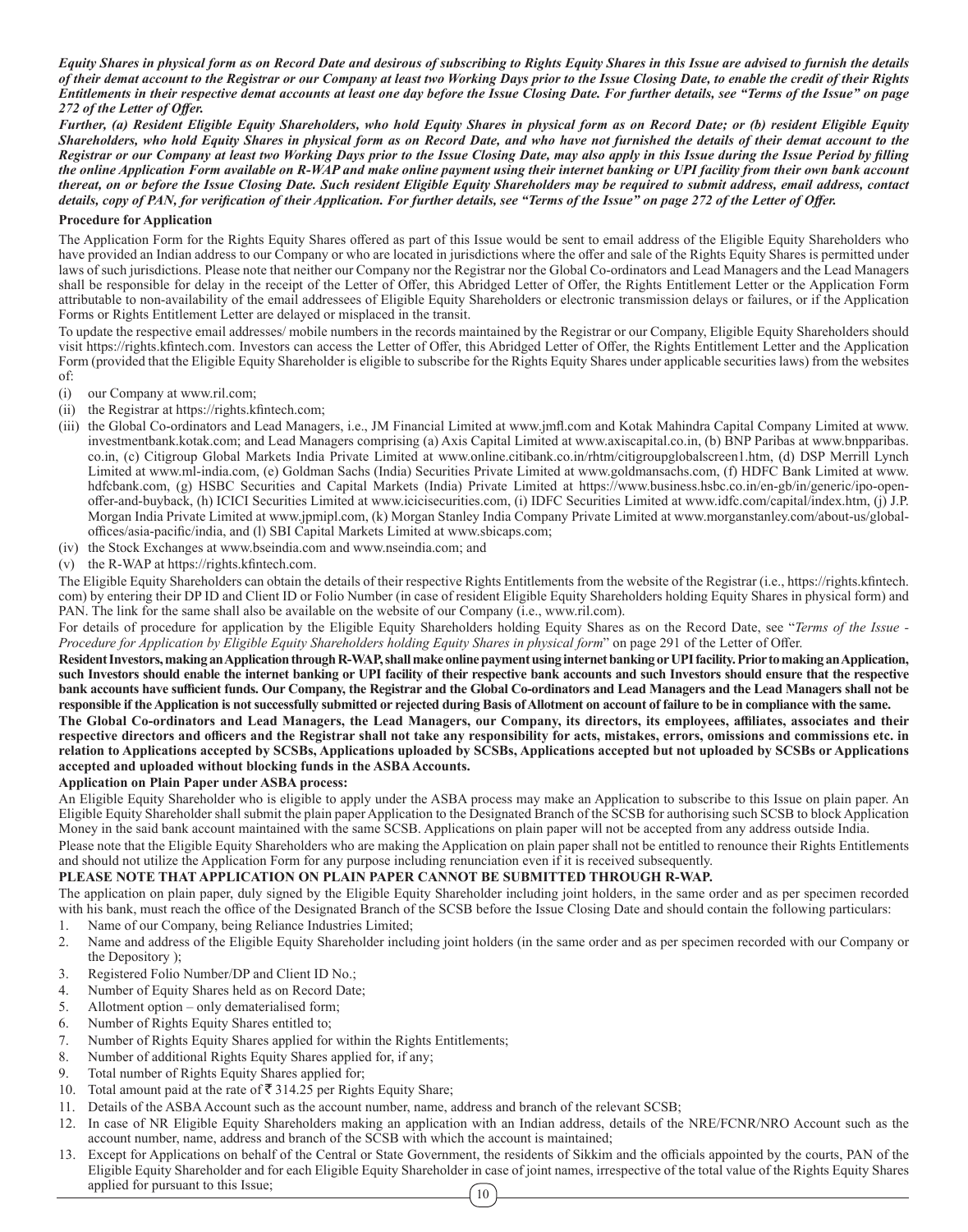- 14. Authorisation to the Designated Branch of the SCSB to block an amount equivalent to the Application Money in the ASBA Account;
- 15. Signature of the Eligible Equity Shareholder (in case of joint holders, to appear in the same sequence and order as they appear in the records of the SCSB);
- 16. An approval obtained from the RBI, as required under our Articles of Association, where a successful Application will result in the aggregate shareholding or total voting rights of the Eligible Equity Shareholder (along with persons acting in concert) in our Company, to be 5% or more of the post-Issue paid-up share capital of our Company. Eligible Equity Shareholders must send a copy of the approval from any regulatory authority, as may be required, or obtained from the RBI to the Registrar rilinvestor@kfintech.com; and
- 17. In addition, all such Eligible Equity Shareholders are deemed to have accepted the following:

*"I/ We understand that neither the Rights Entitlements nor the Rights Equity Shares have been, or will be, registered under the United States Securities Act of 1933, as amended (the "US Securities Act"), or any United States state securities laws, and may not be offered, sold, resold or otherwise transferred*  within the United States or to the territories or possessions thereof (the "United States"), except pursuant to an exemption from, or in a transaction not *subject to, the registration requirements of the US Securities Act. I/ we understand the Rights Equity Shares referred to in this application are being offered and sold (i) in offshore transactions outside the United States in compliance with Regulation S under the US Securities Act ("Regulation S") to existing shareholders located in jurisdictions where such offer and sale of the Rights Equity Shares is permitted under laws of such jurisdictions and (ii) in the United States to "qualified institutional buyers" (as defined in Rule 144A under the US Securities Act) ("U.S. QIBs") pursuant to Section 4(a)(2) of the US Securities Act and other exemptions from the registration requirements of the US Securities Act. I/ we understand that the Issue is not, and under no circumstances is to be construed as, an offering of any Rights Equity Shares or Rights Entitlements for sale in the United States, or as a solicitation therein of an offer to buy any of the said Rights Equity Shares or Rights Entitlements in the United States, except in each case to persons in the United States who are U.S.QIBs. I/ we confirm that I am/ we are (a)(i) not in the United States and eligible to subscribe for the Rights Equity Shares under applicable securities laws or (ii) a U.S. QIB in the United States, (b) complying with laws of jurisdictions applicable to such person in connection with the Issue, and (c) understand that neither the Company, nor the Registrar, the Global Co-ordinators and Lead Managers and the Lead Managers or any other person acting on behalf of the Company will accept subscriptions from any person, or the agent of any person, who appears to be, or who the Company, the Registrar, the Global Co-ordinators and Lead Managers and the Lead Managers or any other person acting on behalf of the Company have reason to believe is in the United States (other than U.S. QIBs) or is outside of India and the United States and ineligible to participate in this Issue under the securities laws of their jurisdiction.*

*I/ We will not offer, sell or otherwise transfer any of the Rights Equity Shares which may be acquired by us in any jurisdiction or under any circumstances in which such offer or sale is not authorized or to any person to whom it is unlawful to make such offer, sale or invitation. I/ We satisfy, and each account*  for which I/ we are acting satisfies, (a) all suitability standards for investors in investments of the type subscribed for herein imposed by the jurisdiction of *my/our residence, and (b) is eligible to subscribe and is subscribing for the Rights Equity Shares and Rights Entitlements in compliance with applicable securities and other laws of our jurisdiction of residence.*

*For Resident Applicants: I/we hereby make the representations, warranties, acknowledgments and agreements set forth in the section of the Letter of Offer titled "Restrictions on Purchases and Resales" under the sub-heading "– United States – For Investors Outside of the United States" on page 316 of the Letter of Offer (if I am/we are outside the United States).*

*For Non-Resident Applicants: I/we hereby make the representations, warranties, acknowledgments and agreements set forth in the section of the Letter of Offer titled "Restrictions on Purchases and Resales" under the sub-heading "– United States – For Investors in the United States" (if I am/we are in the United States) or under the sub-heading "– United States – For Investors Outside of the United States" (if I am/we are outside the United States).*

*I/ We understand and agree that the Rights Entitlements and Rights Equity Shares may not be reoffered, resold, pledged or otherwise transferred except in an offshore transaction in compliance with Regulation S, or otherwise pursuant to an exemption from, or in a transaction not subject to, the registration requirements of the US Securities Act.*

*I/ We acknowledge that we, the Global Co-ordinators and Lead Managers and the Lead Managers, its affiliates and others will rely upon the truth and accuracy of the foregoing representations and agreements."*

In cases where multiple Application Forms are submitted for Applications pertaining to Rights Entitlements credited to the same demat account or in demat suspense escrow account, including cases where an Investor submits Application Forms along with a plain paper Application, such Applications shall be liable to be rejected.

Investors are requested to strictly adhere to these instructions. Failure to do so could result in an Application being rejected, with our Company, the Global Co-ordinators and Lead Managers, the Lead Managers and the Registrar not having any liability to the Investor. The plain paper Application format will be available on the website of the Registrar at https://rights.kfintech.com.

# **Rights Entitlements Ratio**

The Rights Equity Shares are being offered on a rights basis to the Eligible Equity Shareholders in the ratio of 1 (one) Rights Equity Share for every 15 Equity Shares held by the Eligible Equity Shareholders as on the Record Date.

#### **Fractional Entitlements**

As per SEBI Rights Issue Circulars, the fractional entitlements are to be ignored. Accordingly, if the shareholding of any of the Eligible Equity Shareholders is less than 15 Equity Shares or is not in the multiple of 15 Equity Shares, the fractional entitlements of such Eligible Equity Shareholders shall be ignored by rounding down of their Rights Entitlements. However, the Eligible Equity Shareholders whose fractional entitlements are being ignored, will be given preferential consideration for the Allotment of one additional Rights Equity Share if they apply for additional Rights Equity Shares over and above their Rights Entitlements, if any, subject to availability of Rights Equity Shares in this Issue post allocation towards Rights Entitlements applied for.

For example, if an Eligible Equity Shareholder holds 16 Equity Shares, such Equity Shareholder will be entitled to 1 (one) Rights Equity Share and will also be given a preferential consideration for the Allotment of one additional Rights Equity Share if such Eligible Equity Shareholder has applied for additional Rights Equity Shares, over and above his/her Rights Entitlements, subject to availability of Rights Equity Shares in this Issue post allocation towards Rights Entitlements applied for. Further, the Eligible Equity Shareholders holding less than 15 Equity Shares shall have 'zero' entitlement for the Rights Equity Shares. Such Eligible Equity Shareholders are entitled to apply for additional Rights Equity Shares and will be given preference in the Allotment of one Rights Equity Share, if such Eligible Equity Shareholders apply for additional Rights Equity Shares, subject to availability of Rights Equity Shares in this Issue post allocation towards Rights Entitlements applied for. However, they cannot renounce the same in favour of third parties.

# **Options available to the Eligible Equity Shareholders**

The Rights Entitlement Letter will clearly indicate the number of Rights Equity Shares that the Eligible Equity Shareholder is entitled to.

- If the Eligible Equity Shareholder applies in this Issue, then such Eligible Equity Shareholder can:
- (i) apply for its Rights Equity Shares to the full extent of its Rights Entitlements; or
- (ii) apply for its Rights Equity Shares to the extent of part of its Rights Entitlements (without renouncing the other part); or
- (iii) apply for Rights Equity Shares to the extent of part of its Rights Entitlements and renounce the other part of its Rights Entitlements; or
- (iv) apply for its Rights Equity Shares to the full extent of its Rights Entitlements and apply for additional Rights Equity Shares; or
- (v) renounce its Rights Entitlements in full.